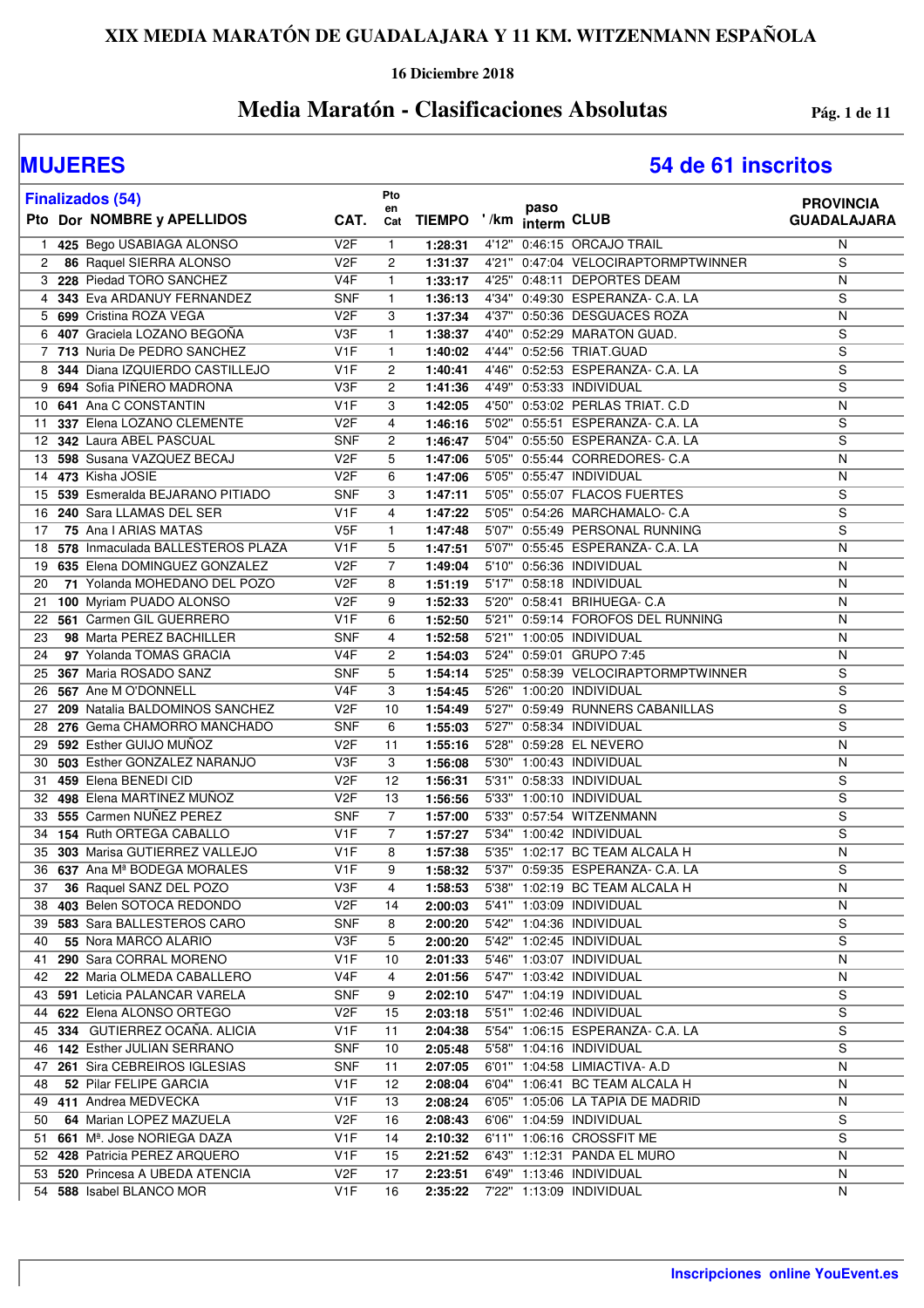### **16 Diciembre 2018**

## **Media Maratón - Clasificaciones Absolutas Pág. 2 de 11**

## **HOMBRES 545 de 650 inscritos**

| <b>Finalizados (545)</b>                                           |                          | Pto            |                         |      |                                                      | <b>PROVINCIA</b>   |
|--------------------------------------------------------------------|--------------------------|----------------|-------------------------|------|------------------------------------------------------|--------------------|
| Pto Dor NOMBRE y APELLIDOS                                         | CAT.                     | en<br>Cat      | TIEMPO '/km interm CLUB | paso |                                                      | <b>GUADALAJARA</b> |
| 688 Enrique FERNANDEZ PINEDO<br>1.                                 | <b>SNM</b>               | $\mathbf{1}$   | 1:11:54                 |      | 3'24" 0:37:33 FERRER SPORT                           | N                  |
| 2 441 Fernando GONZALEZ LOPEZ                                      | V <sub>1</sub> M         | $\mathbf{1}$   | 1:14:42                 |      | 3'32" 0:38:33 INDIVIDUAL                             | N                  |
| 3 535 Alfonso GARIJO TAMAYO                                        | <b>SNM</b>               | 2              | 1:15:48                 |      | 3'36" 0:39:10 SIGUENZA- C.A                          | S                  |
| 4 616 Antonio BORREGO HERNANDEZ                                    | V <sub>2</sub> M         | $\mathbf{1}$   | 1:15:53                 |      | 3'36" 0:40:03 GETAFE- C.D                            | N                  |
| 5 249 Oscar NAVAJAS CORRAL                                         | V <sub>2</sub> M         | 2              | 1:16:02                 |      | 3'36" 0:40:03 UNIVER. ALCALA                         | N                  |
| 6 333 Miguel A PEZUELA ESPLIEGO                                    | <b>SNM</b>               | 3              | 1:16:41                 |      | 3'38" 0:39:28 ESPERANZA- C.A. LA                     | S                  |
| 7 234 Juan L MATA BLANCO                                           | V <sub>1</sub> M         | $\overline{c}$ | 1:17:03                 |      | 3'39" 0:40:04 MENORCA-C- SS.REYES                    | N                  |
| 14 Alex SOLER MOLINA<br>8                                          | V <sub>1</sub> M         | 3              | 1:19:50                 |      | 3'47" 0:41:05 S.FERNANDO DE H- C                     | N                  |
| 9 587 Raul RAMIREZ VALENTIN                                        | V <sub>2</sub> M         | 3              | 1:20:03                 |      | 3'48" 0:42:04 LA CEREZA TEAM                         | N                  |
| 10 700 Arturo PANIAGUA TINEO                                       | <b>SNM</b>               | 4              | 1:20:22                 |      | 3'49" 0:42:00 INDIVIDUAL                             | N                  |
| 528 David SANCHEZ SABARTES<br>11                                   | <b>SNM</b>               | 5              | 1:20:25                 |      | 3'49" 0:42:00 FOROFOS DEL RUNNING                    | N                  |
| 12 223 Raul BENITO ALMARAZ                                         | V <sub>1</sub> M         | 4              | 1:20:26                 |      | 3'49" 0:42:00 C.A.P.O.L.                             | S                  |
| 396 David ALONSO ALONSO<br>13                                      | V <sub>1</sub> M         | 5              | 1:20:31                 |      | 3'49" 0:42:20 TRIAT.GUAD                             | S                  |
| 50 Jesus CESPEDES DE LA RUBIA<br>14                                | V2M                      | 4              | 1:21:38                 |      | 3'52" 0:42:40 RUNNING YUNQUERA C.C                   | $\overline{s}$     |
| 15 181 Carlos HERRERO ALVAREZ                                      | V3M                      | $\mathbf{1}$   | 1:21:42                 |      | 3'52" 0:42:41 SEOANE PAMPIN- C.D.                    | N                  |
| 331 Valentin SANCHEZ DONCEL<br>16                                  | V <sub>1</sub> M         | 6              | 1:21:51                 |      | 3'53" 0:42:40 ESPERANZA- C.A. LA                     | S                  |
| 466 David GUILLEN DURAN<br>17                                      | <b>SNM</b>               | 6              | 1:22:20                 |      | 3'54" 0:42:01 BRIHUEGA- C.A                          | S                  |
| 586 Daniel ANDRES BLANCO<br>18                                     | V2M                      | 5              | 1:22:21                 |      | 3'54" 0:42:40 VELOCIRAPTORMPTWINNER                  | S                  |
| 329 David VIEJO HUERTA<br>19                                       | <b>SNM</b>               | $\overline{7}$ | 1:22:35                 |      | 3'55" 0:42:41 BRIHUEGA- C.A                          | S                  |
| 496 Alberto CODINACH SEVILLA<br>20                                 | V <sub>1</sub> M         | $\overline{7}$ | 1:22:49                 |      | 3'56" 0:42:00 TRICARACOLES AZUQ                      | S                  |
| 541 Fco. Javier SANZ ACEBRON<br>21                                 | V <sub>1</sub> M         | 8              | 1:22:58                 |      | 3'56" 0:42:41 VELOCIRAPTORMPTWINNER                  | S                  |
| 123 Carlos JAVEGA HUERTA<br>22                                     | <b>SNM</b>               | 8              | 1:23:12                 |      | 3'57" 0:43:02 MARATON GUAD.                          | S                  |
| 488 Armando SANZ ORTEGA<br>23                                      | V2M                      | 6              | 1:23:31                 |      | 3'58" 0:43:01 MARATON GUAD.                          | S                  |
| 575 Sergio CHAGARTEGUI SALMON<br>24                                | V2M                      | 7              | 1:23:34                 |      | 3'58" 0:44:28 INDIVIDUAL                             | N                  |
| 479 Pedro LOBATO NUÑEZ<br>25                                       | <b>SNM</b>               | 9              | 1:23:43                 |      | 3'58" 0:43:06 TRICARACOLES AZUQ                      | S                  |
| 468 Isidro SANTOS GARRIDO<br>26                                    | V3M                      | 2              | 1:23:52                 |      | 3'59" 0:44:19 INDIVIDUAL                             | N                  |
| 77 Carlos RAZOLA FERNANDEZ<br>27                                   | V <sub>1</sub> M         | 9              | 1:24:11                 |      | 3'59" 0:43:06 BIKE TIME TRI                          | S                  |
| 615 Guillermo CANO SANCHEZ<br>28                                   | <b>SNM</b>               | 10             | 1:24:29                 |      | 4'00" 0:43:55 GETAFE- C.D                            | N                  |
| 148 Jorge PALACIOS MORENA<br>29<br>339 Saul TOLEDANO SANCHEZ<br>30 | <b>SNM</b><br><b>SNM</b> | 11<br>12       | 1:24:41                 |      | 4'01" 0:44:00 TRIAT.GUAD<br>4'01" 0:44:05 TRIAT.GUAD | S<br>S             |
| 124 Ramon NUÑEZ PIÑAN                                              | <b>SNM</b>               |                | 1:24:42                 |      | 4'01" 0:44:05 VELOCIRAPTORMPTWINNER                  | S                  |
| 31<br>32 696 Alessandro GNAPPI                                     | V <sub>1</sub> M         | 13<br>10       | 1:24:44<br>1:25:02      |      | 4'02" 0:44:39 VIIALBILLA TRIAT                       | N                  |
| 33 245 Ivan MINGUEZ BATANERO                                       | V <sub>1</sub> M         | 11             | 1:25:05                 |      | 4'02" 0:44:22 MARCHAMALO- C.A                        | S                  |
| 34 233 Jose LOPEZ ARRIBAS                                          | V <sub>1</sub> M         | 12             | 1:25:12                 |      | 4'02" 0:44:20 INDIVIDUAL                             | N                  |
| 390 Javier NUÑEZ GARCIA<br>35                                      | V <sub>2</sub> M         | 8              | 1:25:33                 |      | 4'03" 0:42:41 GUADATRAIL                             | S                  |
| 36 424 Sergio ORCAJO CALVO                                         | V2M                      | 9              | 1:25:50                 |      | 4'04" 0:44:38 ORCAJO TRAIL                           | N                  |
| 37 658 Jose L CUBILLO PASTRANA                                     | V2M                      | 10             | 1:25:54                 |      | 4'04" 0:44:39 PAJARONES- C.D.E                       | N                  |
| 38 332 Juan A SIERRA LOPEZ-OCHOA                                   | V3M                      | 3              | 1:26:02                 |      | 4'05" 0:44:41 ESPERANZA- C.A. LA                     | S                  |
| 39 507 Jose L ANTA GREGORIO                                        | V <sub>2</sub> M         | 11             | 1:26:16                 |      | 4'05" 0:45:06 26MILLAS MATICAL                       | N                  |
| 40 627 Pedro NAVARRETE REQUENA                                     | V <sub>2</sub> M         | 12             | 1:26:22                 |      | 4'06" 0:46:31 INDIVIDUAL                             | N                  |
| 388 Angel BALLESTEROS BRAVO<br>41                                  | V <sub>1</sub> M         | 13             | 1:26:47                 |      | 4'07" 0:44:44 VILLANUEVA DE LA T-C                   | S                  |
| 42 150 David ESPEJO VINDEL                                         | V <sub>1</sub> M         | 14             | 1:27:15                 |      | 4'08" 0:45:39 RUNNING PINTO                          | N                  |
| 43 577 Jonatan CRUZ CUEVAS                                         | <b>SNM</b>               | 14             | 1:27:33                 |      | 4'09" 0:44:53 INDIVIDUAL                             | N                  |
| 44 560 Jose M <sup>ª</sup> . BODEGA MORALES                        | <b>SNM</b>               | 15             | 1:27:36                 |      | 4'09" 0:45:10 ESPERANZA- C.A. LA                     | S                  |
| 45 315 Fernando BELLON MORENO                                      | V <sub>1</sub> M         | 15             | 1:27:52                 |      | 4'10" 0:45:46 S.FERNANDO DE H- C                     | N                  |
| 46 370 David CORTES CABEZAS                                        | V2M                      | 13             | 1:27:59                 |      | 4'10" 0:44:47 AZUQUECA- C.A                          | N                  |
| 47 210 Javier BURGOS COLAS                                         | V2M                      | 14             | 1:28:05                 |      | 4'11" 0:45:55 RUNNERS TORREJON                       | N                  |
| 48 652 Wolfgang STUECKLE                                           | V <sub>1</sub> M         | 16             | 1:28:10                 |      | 4'11" 0:44:55 INDIVIDUAL                             | N                  |
| 49 475 Diego ROJO VILLAR                                           | <b>SNM</b>               | 16             | 1:28:22                 |      | 4'11" 0:45:26 MARATON GUAD.                          | S                  |
| 50 609 Jose PEREZ MARTINEZ                                         | V <sub>2</sub> M         | 15             | 1:28:25                 |      | 4'11" 0:46:13 INDIVIDUAL                             | N                  |
| 380 Antonio MARTINEZ GARRIDO<br>51                                 | <b>SNM</b>               | 17             | 1:28:35                 |      | 4'12" 0:46:06 DEP.BASE JOSELE                        | N                  |
| 52 534 Sergio BENITO ARREGUI                                       | V <sub>2</sub> M         | 16             | 1:28:56                 |      | 4'13" 0:45:21 MARATON GUAD.                          | S                  |
| 53 257 Fernando GARCIA ROMAN                                       | <b>SNM</b>               | 18             | 1:28:58                 |      | 4'13" 0:45:21 BIKE TIME TRI                          | $\overline{s}$     |
| 49 Javier FERNANDEZ BOLAÑOS<br>54                                  | <b>SNM</b>               | 19             | 1:28:59                 |      | 4'13" 0:46:05 VELOCIRAPTORMPTWINNER                  | S                  |
| 34 Raul TEMPLADO MILLAN<br>55                                      | V <sub>2</sub> M         | 17             | 1:29:08                 |      | 4'13" 0:46:32 INDIVIDUAL                             | N                  |
| 51 Juan Fco. CALLE GARCIA<br>56                                    | V4M                      | $\mathbf{1}$   | 1:29:22                 |      | 4'14" 0:46:33 INDIVIDUAL                             | S                  |
| 57 467 Raul LOPEZ TORRALBA                                         | V3M                      | 4              | 1:29:22                 |      | 4'14" 0:46:32 VILLANUEVA DE LA T-C                   | N                  |

**Inscripciones online YouEvent.es**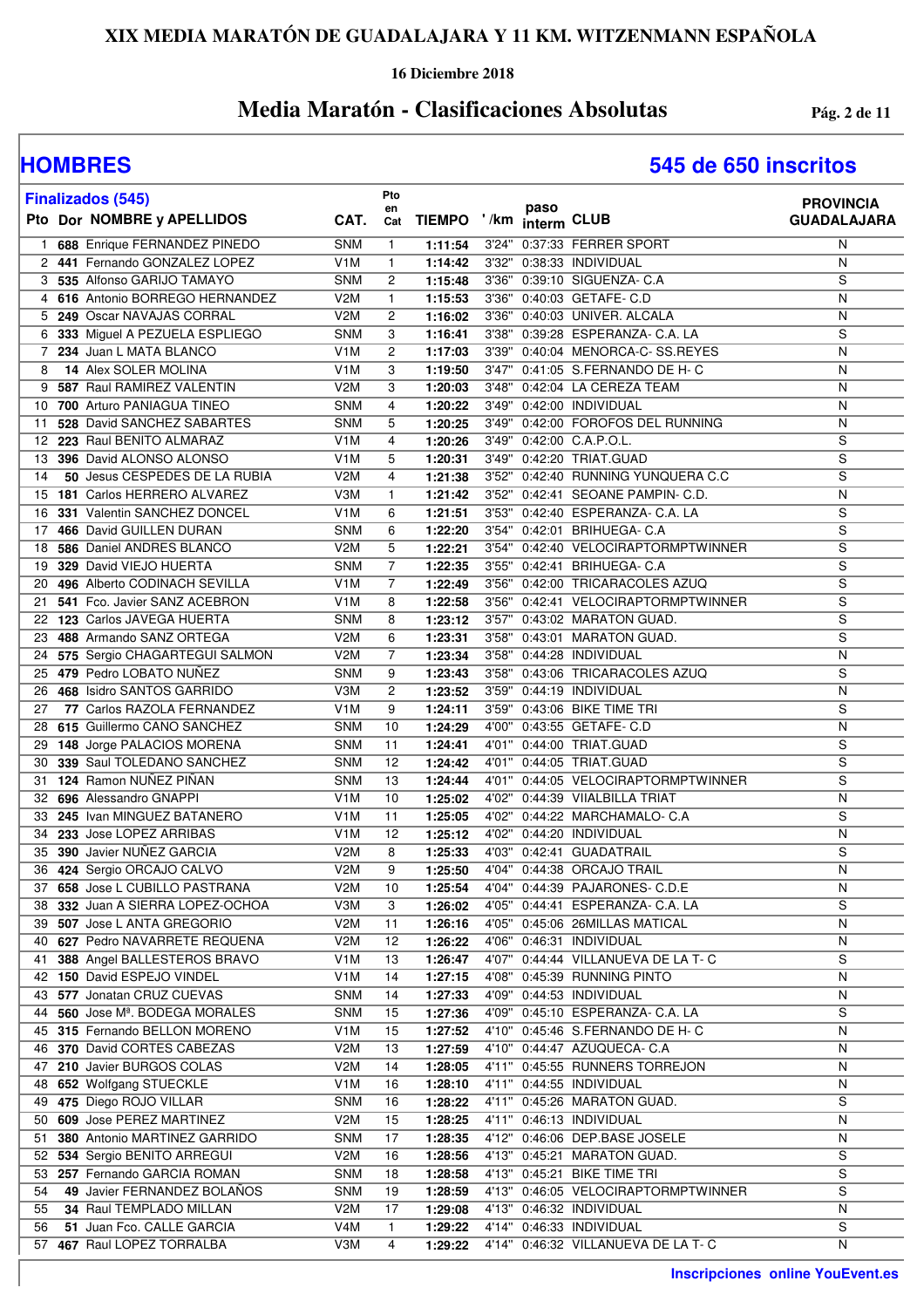### **16 Diciembre 2018**

## **Media Maratón - Clasificaciones Absolutas Pág. 3 de 11**

| <b>Finalizados (545)</b>                            |                  | Pto          |         | paso                              | <b>PROVINCIA</b>   |
|-----------------------------------------------------|------------------|--------------|---------|-----------------------------------|--------------------|
| Pto Dor NOMBRE y APELLIDOS                          | CAT.             | en<br>Cat    |         | TIEMPO '/km interm CLUB           | <b>GUADALAJARA</b> |
| 330 Oscar SANCHEZ DONCEL<br>58                      | <b>SNM</b>       | 20           | 1:29:27 | 4'14" 0:46:09 ESPERANZA- C.A. LA  | S                  |
| 590 Omar GIL IGLESIAS<br>59                         | V <sub>1</sub> M | 17           | 1:29:32 | 4'15" 0:46:45 AJARONES- C.D.E     | N                  |
| 91 Wilson PAZMIÑO NUÑEZ<br>60                       | V2M              | 18           | 1:29:33 | 4'15" 0:46:29 LA TAPIA DE MADRID  | N                  |
| 243 Felix A SOLANO CALVO<br>61                      | V <sub>4</sub> M | 2            | 1:29:42 | 4'15" 0:46:30 MARCHAMALO- C.A     | S                  |
| 136 Roberto ROJO MARTINEZ<br>62                     | <b>SNM</b>       | 21           | 1:29:45 | 4'15" 0:45:46 INDIVIDUAL          | S                  |
| 63 600 Saul RODRIGUEZ PEREZ                         | V3M              | 5            | 1:29:52 | 4'16" 0:47:04 ARGANDA TRIAT.      | N                  |
| 105 Raul RAMIREZ LOBATO<br>64                       | V2M              | 19           | 1:29:54 | 4'16" 0:46:08 MARATON GUAD.       | S                  |
| 26 Fco. Javier MANGLANO LEON<br>65                  | V3M              | 6            | 1:29:58 | 4'16" 0:46:46 FOROFOS DEL RUNNING | N                  |
| 345 Borja RODRIGUEZ DE MARCOS<br>66                 | <b>SNM</b>       | 22           | 1:30:00 | 4'16" 0:46:52 U.A.COSLADA-TRIAT   | N                  |
| 67 242 Fernando BLAS AYUSO                          | V2M              | 20           | 1:30:11 | 4'16" 0:46:43 MARCHAMALO- C.A     | S                  |
| 174 Luis PINACHO HUERTA<br>68                       | V4M              | 3            | 1:30:11 | 4'16" 0:47:03 LA TAPIA DE MADRID  | N                  |
| 704 Rodrigo GARCIA MORATILLA<br>69                  | <b>SNM</b>       | 23           | 1:30:18 | 4'17" 0:46:50 TRIAT.GUAD          | S                  |
| 11 Ismael GRANIZO SANCHEZ<br>70                     | V2M              | 21           | 1:30:19 | 4'17" 0:47:05 MARATON GUAD.       | $\overline{s}$     |
| 116 Luis M ALONSO GONZALEZ<br>71                    | V <sub>1</sub> M | 18           | 1:30:19 | 4'17" 0:47:03 TRIAT.GUAD          | $\overline{s}$     |
| 72 645 Ramon MORALES GARCIA DE<br><b>DIONISIO</b>   | V2M              | 22           | 1:30:20 | 4'17" 0:48:13 INDIVIDUAL          | N                  |
| 494 Jose F GIL CALLEJA<br>73                        | V2M              | 23           | 1:30:21 | 4'17" 0:47:05 MARATON GUAD.       | S                  |
| 206 Fco. Javier PALAFOX DEL SAZ<br>74               | V <sub>2</sub> M | 24           | 1:30:25 | 4'17" 0:47:03 MARATON GUAD.       | S                  |
| 617 Francisco ARJONILLA RODRIGUEZ<br>75             | <b>SNM</b>       | 24           | 1:30:28 | 4'17" 0:49:07 LA TIZA- C.D        | $\overline{N}$     |
| 419 Diego ESPINOSA LOPEZ<br>76                      | <b>SNM</b>       | 25           | 1:30:28 | 4'17" 0:48:10 FITNESS PLACE GYM   | S                  |
| 671 Juan A GARCIA ESQUINAS<br>77                    | V3M              | 7            | 1:30:30 | 4'17" 0:47:23 ALCALA MARATON-C.A  | N                  |
| 521 Arlindo MARIN PRIETO<br>78                      | V2M              | 25           | 1:30:31 | 4'17" 0:46:22 INDIVIDUAL          | N                  |
| 224 Alberto MALVAZ ALONSO<br>79                     | V2M              | 26           | 1:30:35 | 4'18" 0:47:07 INDIVIDUAL          | N                  |
| 37 Javier ANDRES GALLEGO<br>80                      | <b>SNM</b>       | 26           | 1:30:39 | 4'18" 0:46:56 INDIVIDUAL          | S                  |
| 81 654 German CARPINTERO LAGUNA                     | V2M              | 27           | 1:31:03 | 4'19" 0:47:07 SIGUENZA- C.A       | S                  |
| 79 Adolfo DIEZ GARCIA<br>82                         | <b>SNM</b>       | 27           | 1:31:05 | 4'19" 0:47:14 INDIVIDUAL          | S                  |
| 7 Alberto FERNANDEZ-VILLACANAS<br>83<br><b>VELA</b> | V5M              | $\mathbf{1}$ | 1:31:20 | 4'20" 0:46:17 MARATON GUAD.       | S                  |
| 84 373 Josue ZARCO PEREZ                            | V2M              | 28           | 1:31:23 | 4'20" 0:47:44 MOTEÑO- C.A         | N                  |
| 85 454 Daniel COSTSLES BLANCO                       | <b>SNM</b>       | 28           | 1:31:26 | 4'20" 0:47:06 BIKE TIME TRI       | S                  |
| 364 Alberto SANZ GARCIA<br>86                       | V <sub>2</sub> M | 29           | 1:31:27 | 4'20" 0:47:37 MARATON GUAD.       | S                  |
| 363 Israel COQUE PANIAGUA<br>87                     | V <sub>1</sub> M | 19           | 1:31:30 | 4'20" 0:47:43 VELILLA- C.A        | N                  |
| 463 Francisco De ANDRES SANCHEZ<br>88               | V4M              | 4            | 1:31:33 | 4'20" 0:47:36 ESPERANZA- C.A. LA  | S                  |
| 93 Juan J ALONSO MILLANO<br>89                      | V <sub>2</sub> M | 30           | 1:31:45 | 4'21" 0:48:25 INDIVIDUAL          | S                  |
| 381 Carlos E GIGANTE MORENO<br>90                   | V4M              | 5            | 1:31:48 | 4'21" 0:47:04 TALKING RUNNERS 9.0 | S                  |
| 354 Jose CRISTOBAL GIL<br>91                        | V4M              | 6            | 1:31:49 | 4'21" 1:14:49 TALKING RUNNERS 9.0 | S                  |
| 486 Daniel VIEJO MOÑINO<br>92                       | V <sub>1</sub> M | 20           | 1:31:50 | 4'21" 0:47:33 INDIVIDUAL          | $\overline{s}$     |
| 46 Diego PEREZ GARCIA<br>93                         | V <sub>1</sub> M | 21           | 1:31:51 | 4'21" 0:47:33 SR2 TRIAT.          | S                  |
| 94 401 Fernando MARTIN VILLACASTIN                  | V3M              | 8            | 1:31:54 | 4'21" 0:48:16 INDIVIDUAL          | N                  |
| 69 Francisco SAEZ QUESADA<br>95                     | V <sub>4</sub> M | 7            | 1:32:13 | 4'22" 0:47:18 S.FERNANDO DE H- C  | ${\sf N}$          |
| 96 639 David E DIAZ PEREZ                           | <b>SNM</b>       | 29           | 1:32:16 | 4'22" 0:47:37 INDIVIDUAL          | N                  |
| 97 121 Miguel De DIEGO VOS                          | <b>SNM</b>       | 30           | 1:32:20 | 4'23" 0:47:47 INDIVIDUAL          | $\mathsf{N}$       |
| 98 670 Juan P VERDEJO TORRES                        | V5M              | 2            | 1:32:20 | 4'23" 0:47:14 CASIKENIATA         | N                  |
| 99 618 Jose Mª PEREZ MORAL                          | V3M              | 9            | 1:32:31 | 4'23" 0:48:37 INDIVIDUAL          | N                  |
| 448 Julian DURO PEREZ<br>100                        | V5M              | 3            | 1:32:37 | 4'23" 0:48:37 MARATON GUAD.       | S                  |
| 16 Arturo M NAVARRO SAEZ<br>101                     | V2M              | 31           | 1:32:43 | 4'24" 0:47:59 INDIVIDUAL          | S                  |
| 102 650 Fco. Javier MERENCIO SANZ                   | V3M              | 10           | 1:32:49 | 4'24" 0:48:30 INDIVIDUAL          | S                  |
| 103 182 Manuel CASTAÑON MUÑOZ                       | V2M              | 32           | 1:32:53 | 4'24" 0:47:44 INDIVIDUAL          | S                  |
| 104 631 Alberto VELASCO ROZADA                      | V2M              | 33           | 1:32:56 | 4'24" 0:48:51 REAL CANOE TRIAT    | N                  |
| 105 107 Fernando MARTINEZ VILLARMIN                 | V <sub>1</sub> M | 22           | 1:33:02 | 4'25" 0:48:44 RUNNERS CABANILLAS  | S                  |
| 106 647 Marcos SALMERON FLORES                      | V <sub>1</sub> M | 23           | 1:33:09 | 4'25" 0:48:41 TRIAT.GUAD          | S                  |
| 107 714 Pablo DIAZ SANCHEZ                          | V <sub>2</sub> M | 34           | 1:33:14 | 4'25" 0:49:10 INDIVIDUAL          | ${\sf N}$          |
| 108 426 Ibai ESTEBAN GOYA                           | V <sub>1</sub> M | 24           | 1:33:15 | 4'25" 0:49:11 INDIVIDUAL          | N                  |
| 109 265 Juan J DUEÑAS GIL                           | V <sub>5</sub> M | 4            | 1:33:18 | 4'25" 0:48:37 ESPERANZA- C.A. LA  | S                  |
| 110 316 Julio S PUMARES BACHILLER                   | V <sub>1</sub> M | 25           | 1:33:18 | 4'25" 0:49:08 INDIVIDUAL          | N                  |
| 27 Jorge G SIRO HERRERO<br>111                      | V3M              | 11           | 1:33:24 | 4'26" 0:48:23 INDIVIDUAL          | $\mathsf{N}$       |
| 112 178 Julio PEREZ PASCUAL                         | V2M              | 35           | 1:33:25 | 4'26" 0:49:05 INDIVIDUAL          | S                  |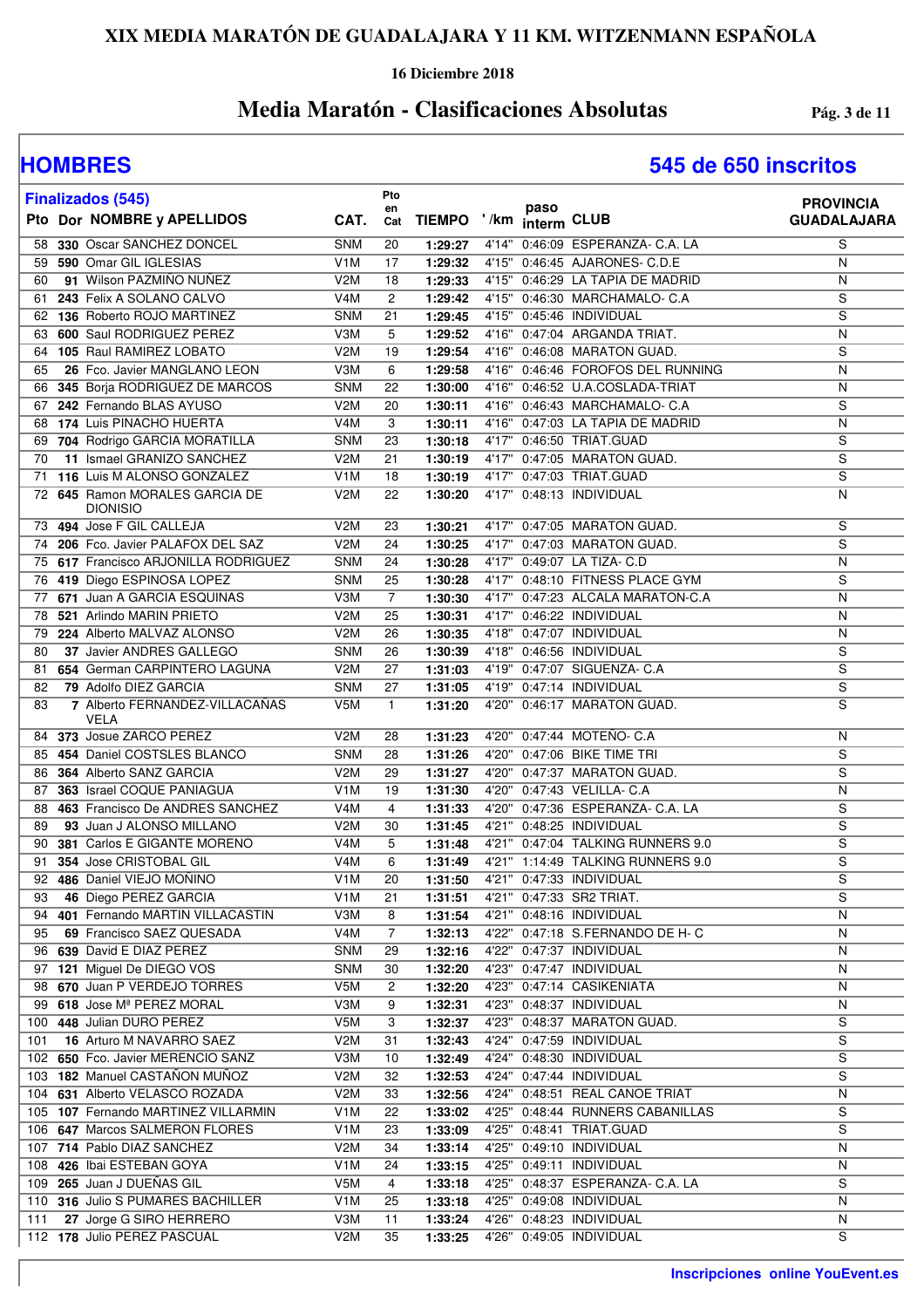### **16 Diciembre 2018**

## **Media Maratón - Clasificaciones Absolutas Pág. 4 de 11**

| <b>Finalizados (545)</b>                  |                  | Pto       |               |       |                          |                                        | <b>PROVINCIA</b>   |
|-------------------------------------------|------------------|-----------|---------------|-------|--------------------------|----------------------------------------|--------------------|
| Pto Dor NOMBRE y APELLIDOS                | CAT.             | en<br>Cat | <b>TIEMPO</b> |       | paso<br>'/km interm CLUB |                                        | <b>GUADALAJARA</b> |
| 113 357 Juan M <sup>ª</sup> BENITO MARTIN | V2M              | 36        | 1:33:25       |       |                          | 4'26" 0:47:49 INDIVIDUAL               | S                  |
| 222 Jose R PALOMO MARTINEZ<br>114         | V3M              | 12        | 1:33:26       |       |                          | 4'26" 0:48:34 COMPLUTUM TRIAT.         | N                  |
| 259 Benito PEINADO GARCIA<br>115          | V2M              | 37        | 1:33:28       |       |                          | 4'26" 0:48:24 INDIVIDUAL               | N                  |
| 576 Javier De PABLO MADRIGAL<br>116       | V3M              | 13        | 1:33:34       | 4'26" |                          | 0:48:09 INDIVIDUAL                     | N                  |
| 279 Eduardo RUIZ SANCHEZ<br>117           | V <sub>1</sub> M | 26        | 1:33:36       | 4'26" |                          | 0:47:27 INDIVIDUAL                     | S                  |
| 490 lñigo HERRERO SAEZ DE EGUILAZ<br>118  | V2M              | 38        | 1:33:52       |       |                          | 4'27" 0:49:40 PAREJA RUNNERS           | S                  |
| 446 David HERNANDEZ SABOYA<br>119         | V3M              | 14        | 1:33:59       |       |                          | 4'27" 0:49:02 VILLANUEVA DE LA T- C    | S                  |
| 378 David PARIENTE NUÑO<br>120            | V <sub>1</sub> M | 27        | 1:34:00       |       |                          | 4'27" 0:49:11 BIKE TIME TRI            | $\overline{s}$     |
| 692 Angel LOPEZ CASTRO<br>121             | V4M              | 8         | 1:34:00       | 4'27" |                          | 0:49:35 INDIVIDUAL                     | N                  |
| 323 Pedro SERRANO ALONSO<br>122           | V <sub>4</sub> M | 9         | 1:34:37       |       |                          | 4'29" 0:49:43 FOROFOS DEL RUNNING      | $\mathsf{N}$       |
| 502 Luis FONTEBOA SANCHEZ<br>123          | V <sub>1</sub> M | 28        | 1:34:37       |       |                          | 4'29" 0:49:26 DELPEDALALAZAPATILLA.COM | N                  |
| 391 Fco. Jesus GONZALEZ PARDO<br>124      | <b>SNM</b>       | 31        | 1:34:40       |       |                          | 4'29" 0:49:40 INDIVIDUAL               | N                  |
| 691 Justo LOPEZ CASTRO<br>125             | V <sub>4</sub> M | 10        | 1:34:42       |       |                          | 4'29" 0:49:35 INDIVIDUAL               | N                  |
| 211 Francisco TRALLERO JIMENEZ<br>126     | V <sub>1</sub> M | 29        | 1:34:42       |       |                          | 4'29" 0:49:34 MARATON GUAD.            | $\overline{s}$     |
| 571 Fco.javier BARO PARRA<br>127          | V3M              | 15        | 1:35:00       |       |                          | 4'30" 0:49:55 INDIVIDUAL               | S                  |
| 201 Mariano Del PUERTO GARCIA<br>128      | V <sub>2</sub> M | 39        | 1:35:07       |       |                          | 4'31" 0:49:02 AZUQUECA- C.A            | S                  |
| 375 Alvaro FERNANDEZ GUERRERO<br>129      | <b>SNM</b>       | 32        | 1:35:11       |       |                          | 4'31" 0:49:28 INDIVIDUAL               | N                  |
| 88 Francisco JAEN GUISADO<br>130          | V3M              | 16        | 1:35:15       |       |                          | 4'31" 0:50:26 RUNNERS CABANILLAS       | S                  |
| 554 Luis MENENDEZ RAMOS<br>131            | <b>SNM</b>       | 33        | 1:35:15       |       |                          | 4'31" 0:48:02 WITZENMANN               | S                  |
| 500 Juan C SANZ PLAZA<br>132              | V <sub>4</sub> M | 11        | 1:35:29       | 4'32" |                          | 0:49:31 MARATON.DE LEGANES             | N                  |
| 686 Antonio GONZALEZ MUNOZ<br>133         | V3M              | 17        | 1:35:40       |       |                          | 4'32" 0:49:05 RUNNING YUNQUERA C.C     | S                  |
| 565 Antonio REDONDO LOPEZ<br>134          | V3M              | 18        | 1:35:41       |       |                          | 4'32" 0:49:48 INDIVIDUAL               | $\overline{s}$     |
| 351 Julio LOPEZ LOPEZ<br>135              | V <sub>5</sub> M | 5         | 1:35:43       |       |                          | 4'32" 0:50:30 S.FERNANDO DE H- C       | $\mathsf{N}$       |
| 87 Jose J FERNANDEZ MENDOZA<br>136        | V1M              | 30        | 1:35:55       |       |                          | 4'33" 0:50:52 INDIVIDUAL               | S                  |
| 487 Alberto HERNANDEZ FLORES<br>137       | <b>SNM</b>       | 34        | 1:35:58       |       |                          | 4'33" 0:50:52 INDIVIDUAL               | S                  |
| 522 Fernando GOMEZ PORTILLO<br>138        | <b>SNM</b>       | 35        | 1:36:00       |       |                          | 4'33" 0:49:36 LOS PENURIAS             | N                  |
| 341 Juan S RUIZ LAZARO<br>139             | V3M              | 19        | 1:36:03       |       |                          | 4'33" 0:48:25 ESPERANZA- C.A. LA       | S                  |
| 95 David CUENCA DELGADO<br>140            | V <sub>1</sub> M | 31        | 1:36:03       |       |                          | 4'33" 0:49:35 RUNNERS CABANILLAS       | S                  |
| 549 Toni MARTIN VEGA<br>141               | <b>SNM</b>       | 36        | 1:36:07       | 4'33" |                          | 0:49:30 CROSSFIT BOX49                 | S                  |
| 307 Pedro MORENO HUELAMO<br>142           | <b>SNM</b>       | 37        | 1:36:08       | 4'33" |                          | 0:51:18 INDIVIDUAL                     | N                  |
| 706 Javier TORRES REINA<br>143            | <b>SNM</b>       | 38        | 1:36:10       | 4'33" |                          | 0:49:29 INDIVIDUAL                     | N                  |
| 190 Gerardo SACEDA TOMICO<br>144          | V <sub>1</sub> M | 32        | 1:36:11       | 4'34" |                          | 0:51:00 INDIVIDUAL                     | S                  |
| 78 Antonio BONILLA DE FRANCISCO<br>145    | V5M              | 6         | 1:36:14       |       |                          | 4'34" 0:49:13 VELOCIRAPTORMPTWINNER    | S                  |
| 269 David CAÑEQUE CUBILLO<br>146          | <b>SNM</b>       | 39        | 1:36:33       |       |                          | 4'35" 0:50:25 INDIVIDUAL               | S                  |
| 108 Daniel PEREZ YELAMOS<br>147           | V <sub>2</sub> M | 40        | 1:36:45       | 4'35" |                          | 0:51:58 RUNNERS CABANILLAS             | $\overline{s}$     |
| <b>156 Claudio MARTIN SANCHO</b><br>148   | V <sub>2</sub> M | 41        | 1:36:55       |       |                          | 4'36" 0:49:20 TRIAT.GUAD               | $\overline{s}$     |
| 149 410 Israel ARIAS DE LA FUENTE         | V <sub>1</sub> M | 33        | 1:36:58       |       |                          | 4'36" 0:50:49 INDIVIDUAL               | N                  |
| 358 Tomas FERNANDEZ HUERGA<br>150         | V <sub>2</sub> M | 42        | 1:36:59       |       |                          | 4'36" 0:51:16 AJALKALA RUNNERS         | N                  |
| 536 Borja ALONSO GOMEZ<br>151             | V2M              | 43        | 1:37:06       |       |                          | 4'36" 0:51:55 INDIVIDUAL               | N                  |
| 3 Jesus MARTIN MANZANARES<br>152          | V <sub>2</sub> M | 44        | 1:37:07       |       |                          | 4'36" 0:49:47 MARATON GUAD.            | S                  |
| 68 Oscar PANIAGUA BARRILERO<br>153        | V <sub>1</sub> M | 34        | 1:37:15       |       |                          | 4'37" 0:51:15 AJALKALA RUNNERS         | N                  |
| 154<br>2 Isidoro JIMENEZ GARCIA           | V5M              | 7         | 1:37:19       |       |                          | 4'37" 0:51:02 MARATON GUAD.            | S                  |
| 155 443 Jose RODRIGO YUSTA                | V4M              | 12        | 1:37:20       |       |                          | 4'37" 0:51:02 MARATON GUAD.            | S                  |
| 156 320 Fco. Javier ESCAMILLA AGREDA      | V5M              | 8         | 1:37:24       |       |                          | 4'37" 0:50:33 MARATON GUAD.            | S                  |
| 157 188 Adrian RAMIREZ CIFUENTES          | V <sub>1</sub> M | 35        | 1:37:25       |       |                          | 4'37" 0:49:32 INDIVIDUAL               | S                  |
| 158 478 Manuel NAVARRO ARROYO             | V <sub>2</sub> M | 45        | 1:37:29       |       |                          | 4'37" 0:50:32 INDIVIDUAL               | N                  |
| 159 335 Jose J PIÑA VAQUERIZO             | V3M              | 20        | 1:37:31       |       |                          | 4'37" 0:51:09 ESPERANZA- C.A. LA       | S                  |
| 160 666 Alberto GILABERTE JEREZ           | V <sub>1</sub> M | 36        | 1:37:31       |       |                          | 4'37" 0:50:50 INDIVIDUAL               | S                  |
| 161 703 Jose I MARTIN ESCRIBANO           | V4M              | 13        | 1:37:50       |       |                          | 4'38" 0:51:04 INDIVIDUAL               | S                  |
| 24 Javier ABAJO DURAN<br>162              | V <sub>1</sub> M | 37        | 1:37:51       |       |                          | 4'38" 0:49:59 HUMANES- C.C             | S                  |
| 163 114 Jesus ESPLIEGO ORTIZ              | V <sub>1</sub> M | 38        | 1:37:53       |       |                          | 4'38" 0:51:41 INDIVIDUAL               | N                  |
| 321 Francisco CORAZON DE CASTRO<br>164    | <b>SNM</b>       | 40        | 1:37:55       |       |                          | 4'38" 0:51:19 INDIVIDUAL               | N                  |
| 165 418 Manuel VISO MEDINA                | V2M              | 46        | 1:37:57       |       |                          | 4'39" 0:50:50 INDIVIDUAL               | S                  |
| 166 304 Josue GARCIA GARCIA               | <b>SNM</b>       | 41        | 1:38:05       |       |                          | 4'39" 0:52:05 RUNNING YUNQUERA C.C     | S                  |
| 283 Juan C PEREZ TORRES<br>167            | V3M              | 21        | 1:38:06       |       |                          | 4'39" 0:51:02 INDIVIDUAL               | N                  |
| 168 300 Alejandro J GONZALEZ SANZ         | V5M              | 9         | 1:38:10       |       |                          | 4'39" 0:50:51 LOBOS DE ALTOMIRA        | N                  |
| 169 157 Sergio FERNANDEZ SOMOLINOS        | <b>SNM</b>       | 42        | 1:38:16       | 4'39" |                          | <b>BE COFARES</b>                      | S                  |
|                                           |                  |           |               |       |                          |                                        |                    |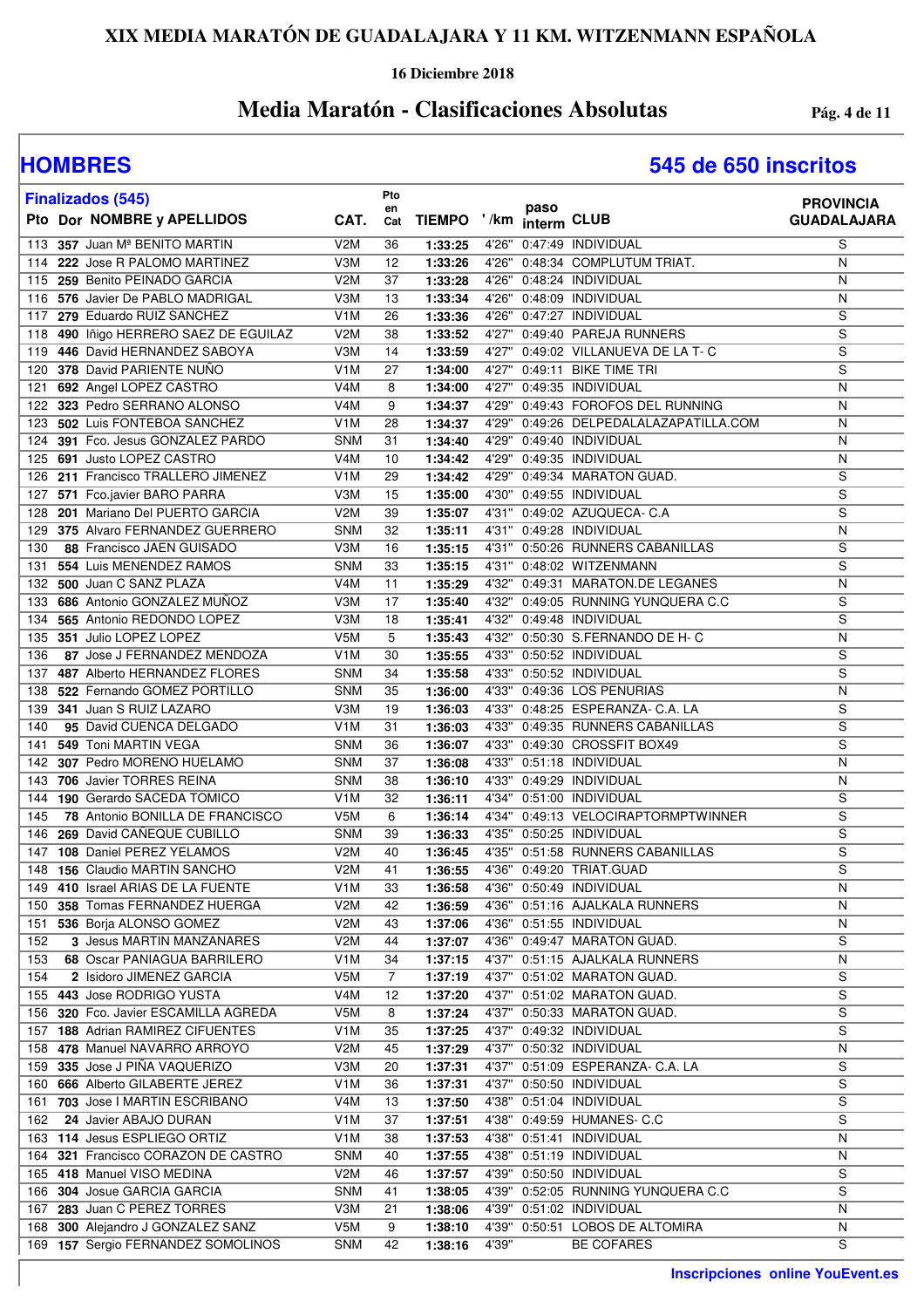### **16 Diciembre 2018**

## **Media Maratón - Clasificaciones Absolutas Pág. 5 de 11**

| <b>Finalizados (545)</b>                                             |                                      | Pto       |                    |                |                     |                                                          | <b>PROVINCIA</b>   |
|----------------------------------------------------------------------|--------------------------------------|-----------|--------------------|----------------|---------------------|----------------------------------------------------------|--------------------|
| Pto Dor NOMBRE y APELLIDOS                                           | CAT.                                 | en<br>Cat | <b>TIEMPO</b>      | ' /km          | paso<br>interm CLUB |                                                          | <b>GUADALAJARA</b> |
| 681 Axier LOPEZ GONZALEZ<br>170                                      | V <sub>2</sub> M                     | 47        | 1:38:18            |                |                     | 4'40" 0:52:53 TRIAT.GUAD                                 | S                  |
| 383 Juan C CORNEJO MARTINEZ<br>171                                   | V3M                                  | 22        | 1:38:21            | 4'40"          |                     | 0:52:57 INDIVIDUAL                                       | S                  |
| 432 Miguel A MUÑIZ LOZANO<br>172                                     | V3M                                  | 23        | 1:38:22            | 4'40"          |                     | 0:50:33 TRICARACOLES AZUQ                                | S                  |
| 544 Calixto CIRUELOS ORTEGA<br>173                                   | V <sub>5</sub> M                     | 10        | 1:38:26            | 4'40"          |                     | 0:50:33 MARATON GUAD.                                    | S                  |
| 705 Juan J ALONSO CACERES<br>174                                     | V3M                                  | 24        | 1:38:28            | 4'40"          |                     | 0:51:49 INDIVIDUAL                                       | N                  |
| 458 Fco. Manuel RAMIREZ GONZALEZ<br>175                              | V <sub>2</sub> M                     | 48        | 1:38:35            | 4'40"          |                     | 0:51:03 MARATON GUAD.                                    | S                  |
|                                                                      | V <sub>2</sub> M                     | 49        | 1:38:35            |                |                     | 4'40" 0:52:09 INDIVIDUAL                                 | N                  |
| 135 Pedro L BUENO CHAMORRO<br>176<br>60 Juan C TARANGO MODINO<br>177 | V <sub>4</sub> M                     | 14        | 1:38:42            |                |                     | 4'41" 0:52:08 RUNNERS CABANILLAS                         | S                  |
| 28 Luis A SANZ CARRASCO<br>178                                       | V <sub>4</sub> M                     |           |                    |                |                     | 4'41" 0:51:05 RUNNERS CABANILLAS                         | S                  |
| 328 Juan C VIAMONTE TOMEY                                            | V <sub>4</sub> M                     | 15<br>16  | 1:38:42            |                |                     | 4'41" 0:54:35 ALCALA MARATON-C.A                         | N                  |
| 179<br>651 David GIL SERRANO                                         | V3M                                  |           | 1:38:44            |                |                     | 4'41" 0:51:38 INDIVIDUAL                                 | S                  |
| 180<br>404 Alberto ROMAN LORENZO                                     | <b>SNM</b>                           | 25<br>43  | 1:38:46<br>1:38:49 |                |                     | 4'41" 0:52:52 TRIAT. PARACUELLOS                         | N                  |
| 181                                                                  |                                      |           |                    |                |                     | 4'41" 0:50:28 S.ANDRES DEL REY                           | S                  |
| 182<br>6 Jose R SALINAS MORENO<br>264 Fco. Javier LASUEN CABRIA      | V <sub>2</sub> M<br>V <sub>2</sub> M | 50<br>51  | 1:38:54            | 4'42"          |                     | 0:51:24 INDIVIDUAL                                       | N                  |
| 183                                                                  |                                      |           | 1:39:00            |                |                     | 0:52:32 RUNNING MACETAS                                  |                    |
| 657 David MORENO LOPEZ<br>184<br>200 Fernando E GOMEZ GARCIA         | V <sub>2</sub> M                     | 52        | 1:39:01            | 4'42"          |                     |                                                          | N                  |
| 185                                                                  | V3M                                  | 26        | 1:39:04            | 4'42"          |                     | 0:51:24 INDIVIDUAL                                       | S                  |
| 35 Victor M HORNOS ALMAZAN<br>186                                    | V3M                                  | 27        | 1:39:05            | 4'42"          |                     | 0:51:16 INDIVIDUAL                                       | N                  |
| 559 Raul VIVANCO<br>187                                              | <b>SNM</b>                           | 44        | 1:39:11            | 4'42"          |                     | 0:52:55 INDIVIDUAL                                       | S                  |
| 392 Daniel GOMEZ HERNANDEZ<br>188                                    | V <sub>1</sub> M                     | 39        | 1:39:13            | 4'42"          |                     | 0:49:41 TRICARACOLES AZUQ                                | S                  |
| 597 Fernando MUÑOZ<br>189                                            | <b>SNM</b>                           | 45        | 1:39:16            | 4'42"          |                     | 0:52:35 INDIVIDUAL                                       | N                  |
| 621 Juan C BERNAL PEREZ<br>190                                       | V <sub>1</sub> M                     | 40        | 1:39:18            |                |                     | 4'42" 0:51:03 INDIVIDUAL                                 | S                  |
| 153 Roberto PALANCARES HERNANDEZ<br>191                              | V3M                                  | 28        | 1:39:20            |                |                     | 4'43" 0:50:08 INDIVIDUAL                                 | $\overline{s}$     |
| 676 Javier MARTINEZ ALONSO<br>192                                    | <b>SNM</b>                           | 46        | 1:39:22            | 4'43"          |                     | 0:52:53 INDIVIDUAL                                       | N                  |
| 452 Ivan PLAZA PARRA<br>193                                          | V <sub>2</sub> M                     | 53        | 1:39:24            | 4'43"          |                     | 0:51:45 INDIVIDUAL                                       | S                  |
| 152 Jesus SINDE ARRIAGA<br>194                                       | V3M                                  | 29        | 1:39:26            | 4'43"          |                     | 0:52:01 C.A.S.H                                          | N                  |
| 504 Enrique BENITO VILLAR<br>195                                     | V3M                                  | 30        | 1:39:30            | 4'43"          |                     | 0:52:15 FOROFOS DEL RUNNING                              | N                  |
| 450 Ruben FERNANDEZ LOPESINO<br>196                                  | <b>SNM</b>                           | 47        | 1:39:31            | 4'43"          |                     | 0:50:27 CARACOLES TRIAT.AZUQ.                            | S                  |
| 113 David MEDIANO MONTESINOS<br>197                                  | V <sub>1</sub> M                     | 41        | 1:39:32            | 4'43"          |                     | 0:52:52 INDIVIDUAL                                       | S                  |
| 306 Ruben TARACENA MOLINA<br>198                                     | V <sub>1</sub> M                     | 42        | 1:39:36            | 4'43"          |                     | 0:52:15 RUNNING YUNQUERA C.C                             | S                  |
| 537 Oscar FERNANDEZ SANCHEZ<br>199                                   | <b>SNM</b>                           | 48        | 1:39:36            | 4'43"          |                     | 0:52:53 PERLAS TRIAT. C.D                                | N                  |
| 655 Rafael CALBACHO<br>200<br>258 Antonio DI LELIO GONZALEZ          | <b>SNM</b><br>V <sub>1</sub> M       | 49        | 1:39:37            | 4'43"          |                     | 0:51:01 INDIVIDUAL<br>0:52:34 INDIVIDUAL                 | N                  |
| 201<br>202<br>63 Raul ROBLEDILLO BARBAS                              | V <sub>2</sub> M                     | 43<br>54  | 1:39:38<br>1:39:40 | 4'43"<br>4'43" |                     | 0:52:11 INDIVIDUAL                                       | N<br>S             |
| 648 Fernando ESPLIEGO MONEDERO                                       |                                      |           |                    |                |                     | 4'43" 0:51:42 GUADARUNNERS                               | $\overline{s}$     |
| 203<br>436 David PORTILLO CORTIJO                                    | V2M                                  | 55        | 1:39:40            |                |                     |                                                          |                    |
| 204                                                                  | <b>SNM</b><br>V <sub>2</sub> M       | 50<br>56  | 1:39:41            | 4'44"          |                     | 0:52:52 ESPERANZA- C.A. LA<br>4'44" 0:51:47 GUADARUNNERS | S<br>S             |
| 499 Manuel D QUINTERO LOPEZ<br>205<br>206 352 Thomas F SCHMID SUTTER |                                      |           | 1:39:41            |                |                     |                                                          |                    |
|                                                                      | V4M                                  | 17        | 1:39:50            |                |                     | 4'44" 0:51:42 PANDA EL MURO                              | N                  |
| 212 Angel Mª GIL MARTIN<br>207<br>594 Sergio SANZ LLORENTE<br>208    | V3M<br><b>SNM</b>                    | 31<br>51  | 1:39:52            | 4'44"          |                     | 0:52:06 INDIVIDUAL<br>4'44" 0:52:53 INDIVIDUAL           | N<br>S             |
| 485 Juan C CERCADILLO PEREZ<br>209                                   | V3M                                  | 32        | 1:39:52            |                |                     | 4'44" 0:52:34 INDIVIDUAL                                 | N                  |
| 210 286 Jose ROBLEDILLO ROMERO                                       |                                      |           | 1:39:56            |                |                     | 4'44" 0:52:31 S.FERNANDO DE H- C                         | N                  |
| 620 Carlos ESCUDERO SORIA                                            | V4M<br>V <sub>1</sub> M              | 18        | 1:39:56            |                |                     | 4'44" 0:52:22 INDIVIDUAL                                 | S                  |
| 211<br>212 227 Juan MARTIN JAUREGUI                                  | V2M                                  | 44<br>57  | 1:39:59            |                |                     | 4'44" 0:52:54 INDIVIDUAL                                 | S                  |
|                                                                      |                                      |           | 1:39:59            |                |                     | 4'45" 0:52:36 INDIVIDUAL                                 |                    |
| 213 260 Daniel LOPEZ GARCIA<br>214 682 Jose M MORALES UBEDA          | V2M<br>V <sub>1</sub> M              | 58<br>45  | 1:40:04            |                |                     | 4'45" 0:52:54 CORRE MALDITO                              | N<br>N             |
| 215 409 Raul JAEN HENCHE                                             | <b>SNM</b>                           | 52        | 1:40:06<br>1:40:07 |                |                     | 4'45" 0:56:40 INDIVIDUAL                                 | N                  |
| 30 Jose D MERINO SANZ<br>216                                         | V <sub>2</sub> M                     | 59        | 1:40:11            |                |                     | 4'45" 0:52:31 INDIVIDUAL                                 | S                  |
| 217 348 Angel L GARRIDO PEREZ                                        | V3M                                  | 33        | 1:40:12            |                |                     | 4'45" 0:52:15 INDIVIDUAL                                 | N                  |
| 218 165 Noe SACEDA NIETO                                             | <b>SNM</b>                           | 53        | 1:40:14            |                |                     | 4'45" 0:51:24 INDIVIDUAL                                 | S                  |
| 219 109 Ignacio JIMENO CRIADO                                        | <b>SNM</b>                           | 54        | 1:40:15            |                |                     | 4'45" 0:51:06 INDIVIDUAL                                 | S                  |
| 377 Antonio ASENJO SAENZ<br>220                                      | V <sub>1</sub> M                     | 46        | 1:40:16            |                |                     | 4'45" 0:52:54 BIKE TIME TRI                              | S                  |
| 241 Jorge MONTERO ACEBEDO<br>221                                     | V2M                                  | 60        | 1:40:19            |                |                     | 4'45" 0:52:53 MARATON GUAD.                              | S                  |
| 222 369 Carlos GARCIA GUTIERREZ                                      | V2M                                  | 61        | 1:40:23            |                |                     | 4'45" 0:52:16 INDIVIDUAL                                 | S                  |
| 223 662 Teo ABAD ROMERO                                              | V4M                                  | 19        | 1:40:28            |                |                     | 4'46" 0:52:50 VELOCIRAPTORMPTWINNER                      | S                  |
| 224 133 Valentin CUESTA CORRALES                                     | V3M                                  | 34        | 1:40:37            |                |                     | 4'46" 0:53:00 MARATON GUAD.                              | S                  |
| 225 457 Jose Mª. GARCIA SANZ                                         | V5M                                  | 11        | 1:40:45            |                |                     | 4'47" 0:51:58 INDIVIDUAL                                 | S                  |
| 226 167 Joanes GONZALEZ OIARBIDE                                     | <b>SNM</b>                           | 55        | 1:40:46            |                | 4'47" 0:52:15 TZULO |                                                          | N                  |
|                                                                      |                                      |           |                    |                |                     |                                                          |                    |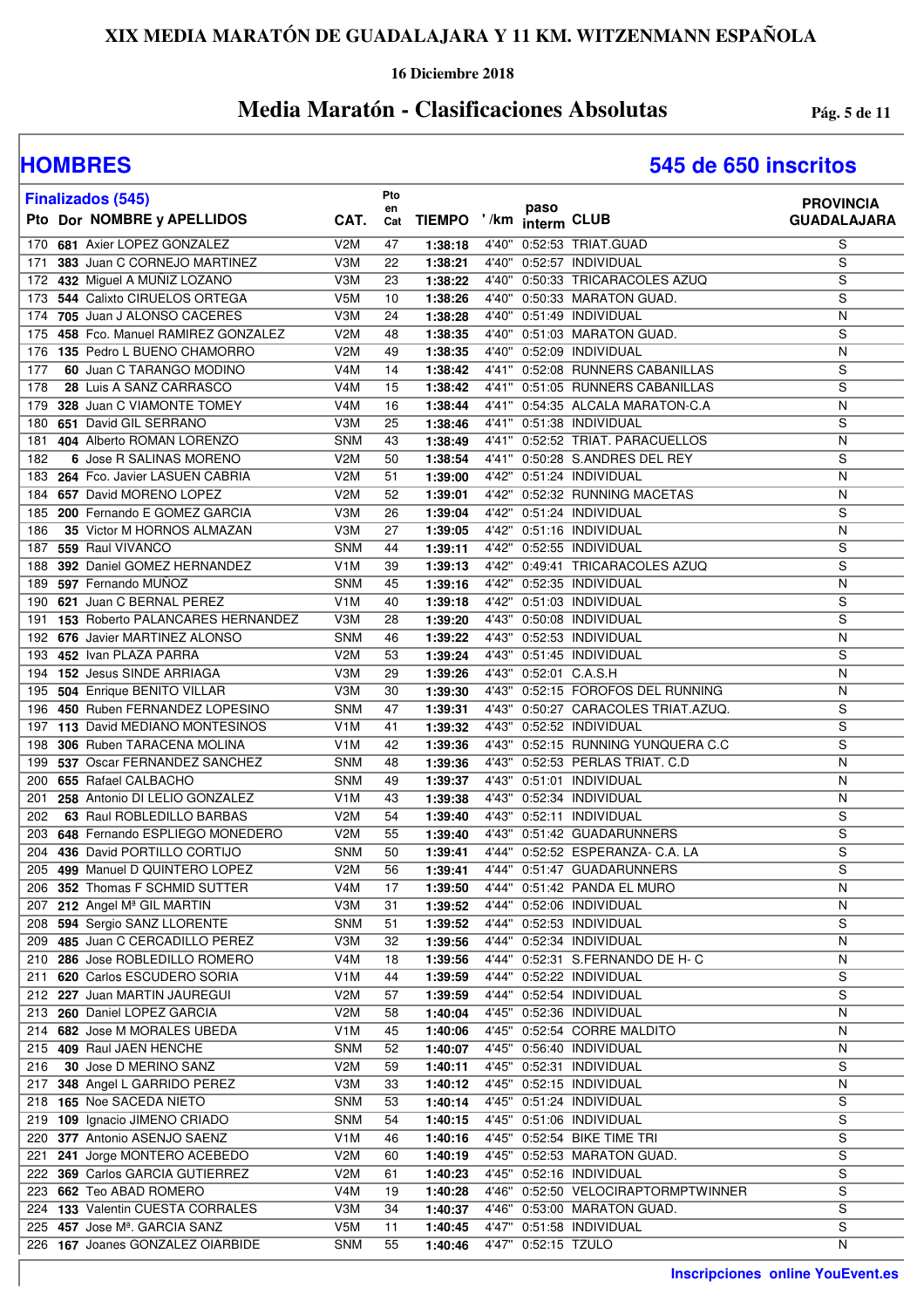### **16 Diciembre 2018**

## **Media Maratón - Clasificaciones Absolutas Pág. 6 de 11**

| <b>Finalizados (545)</b>                                     |                         | Pto       |                    |                                                                      | <b>PROVINCIA</b>        |
|--------------------------------------------------------------|-------------------------|-----------|--------------------|----------------------------------------------------------------------|-------------------------|
| Pto Dor NOMBRE y APELLIDOS                                   | CAT.                    | en<br>Cat |                    | paso<br>TIEMPO '/km interm CLUB                                      | <b>GUADALAJARA</b>      |
| 203 Gaizka RUIZ GONZALEZ<br>227                              | <b>SNM</b>              | 56        | 1:40:46            | 4'47" 0:58:11 TRION- C.D                                             | N                       |
| 376 David De La CONCEPCION SANCHEZ<br>228                    | V <sub>2</sub> M        | 62        | 1:40:48            | 4'47" 0:52:18 CANICROSS GUAD.                                        | S                       |
| 112 Angel MARTINEZ LORENZO<br>229                            | V2M                     | 63        | 1:40:50            | 4'47" 0:51:04 BRIHUEGA- C.A                                          | S                       |
| 230<br>42 Miguel A TORCAL RIOSALIDO                          | V <sub>4</sub> M        | 20        | 1:40:51            | 4'47" 0:51:38 MARATON GUAD.                                          | S                       |
| 73 Vicente NIETO VALADES<br>231                              | V <sub>1</sub> M        | 47        | 1:40:57            | 4'47" 0:53:05 RUNNERS CABANILLAS                                     | S                       |
| 232<br>90 Juan A GUILLEN PRIETO                              | V <sub>4</sub> M        | 21        | 1:40:57            | 4'47" 0:53:04 RUNNERS CABANILLAS                                     | S                       |
| 255 Luis C FUENTES MARUGAN<br>233                            | V <sub>1</sub> M        | 48        | 1:41:03            | 4'47" 0:52:15 RUNNING YUNQUERA C.C                                   | S                       |
| 237 Alberto GONZALEZ HERRAEZ<br>234                          | V1M                     | 49        | 1:41:03            | 4'47" 0:52:15 RUNNING YUNQUERA C.C                                   | S                       |
| 366 Domingo GONZALEZ FERNANDEZ<br>235                        | V3M                     | 35        | 1:41:05            | 4'47" 0:52:37 INDIVIDUAL                                             | Ν                       |
| 405 Gabriel RODRIGUEZ BARBERO<br>236                         | V3M                     | 36        | 1:41:08            | 4'48" 0:52:08 INDIVIDUAL                                             | S                       |
| 237 155 Adolfo VALDALISO FERNANDEZ                           | V <sub>1</sub> M        | 50        | 1:41:12            | 4'48" 0:54:21 INDIVIDUAL                                             | S                       |
| 273 Juan PEÑA GARCIA<br>238                                  | V2M                     | 64        | 1:41:12            | 4'48" 0:53:55 RUNNING IMPRIMER                                       | Ν                       |
| 442 Ramon SANZ VELA<br>239<br>361 Ruben PUERTA TEJADO<br>240 | V3M<br><b>SNM</b>       | 37<br>57  | 1:41:15<br>1:41:15 | 4'48" 0:51:49 MARATON GUAD.<br>4'48" 0:50:54 TRICARACOLES AZUQ       | S<br>$\overline{s}$     |
| 548 Fco.jose GONZALEZ GONZALEZ<br>241                        | V5M                     | 12        | 1:41:17            | 4'48" 0:52:44 INDIVIDUAL                                             | S                       |
| 242<br>581 Ivan MORIENTES GONZALEZ                           | V <sub>1</sub> M        | 51        | 1:41:17            | 4'48" 0:52:12 INDIVIDUAL                                             | S                       |
| 231 Diego PEDROVIEJO ALCAZAR<br>243                          | <b>SNM</b>              | 58        | 1:41:17            | 4'48" 0:51:37 INDIVIDUAL                                             | S                       |
| 349 Jesus RODRIGUEZ MARTINEZ<br>244                          | V <sub>1</sub> M        | 52        | 1:41:22            | 4'48" 0:51:47 INDIVIDUAL                                             | S                       |
| 406 Fco.javier PEREZ ESCUDERO<br>245                         | V3M                     | 38        | 1:41:29            | 4'49" 0:53:01 PUERTA BISAGRA                                         | N                       |
| 451 Fco.javier DOMINGUEZ RUIZ<br>246                         | V <sub>5</sub> M        | 13        | 1:41:36            | 4'49" 0:53:17 PANDA EL MURO                                          | N                       |
| 371 Jose A ARENAS ALVAREZ<br>247                             | V <sub>2</sub> M        | 65        | 1:41:42            | 4'49" 0:52:41 BRIHUEGA- C.A                                          | S                       |
| 372 Manuel CEPERO GUTIERREZ<br>248                           | V3M                     | 39        | 1:41:43            | 4'49" 0:52:41 BRIHUEGA- C.A                                          | S                       |
| 603 Antonio De MORA LOPEZ<br>249                             | V <sub>1</sub> M        | 53        | 1:41:46            | 4'49" 0:52:33 INDIVIDUAL                                             | S                       |
| 318 Eric PEREZ DELMAS-MARSALET<br>250                        | V <sub>1</sub> M        | 54        | 1:41:54            | 4'50" 0:50:40 INDIVIDUAL                                             | Ν                       |
| 516 Jose COCO CUSTODIO<br>251                                | V <sub>5</sub> M        | 14        | 1:41:56            | 4'50" 0:53:25 INDIVIDUAL                                             | N                       |
| 252 256 Juan S MARTINEZ LARA                                 | V <sub>1</sub> M        | 55        | 1:41:57            | 4'50" 0:53:18 INDIVIDUAL                                             | N                       |
| 253<br>33 Carlos J GOMEZ GREGORIO                            | <b>SNM</b>              | 59        | 1:41:59            | 4'50" 0:52:15 PERSONAL RUNNING                                       | S                       |
| 287 Blas QUINTANILLA GONZALEZ<br>254                         | V <sub>4</sub> M        | 22        | 1:42:03            | 4'50" 0:52:45 NUNCA CORRERAS SOLO                                    | Ν                       |
| 556 Carlos ALADREN MONREAL<br>255                            | <b>SNM</b>              | 60        | 1:42:05            | 4'50" 0:52:56 WITZENMANN                                             | S                       |
| 256 605 Ricardo ARGOTE CUESTA                                | V3M                     | 40        | 1:42:06            | 4'50" 0:53:50 INDIVIDUAL                                             | Ν                       |
| 47 Jesus MUÑOZ SALGADO<br>257                                | V2M                     | 66        | 1:42:14            | 4'51" 0:53:02 INDIVIDUAL                                             | S                       |
| 557 Luis LOPEZ LOPEZ<br>258                                  | <b>SNM</b>              | 61        | 1:42:17            | 4'51" 0:57:48 INDIVIDUAL                                             | N                       |
| 259<br>299 Ivan A. De FRANCISCO HERRANZ                      | <b>SNM</b>              | 62        | 1:42:28            | 4'51" 0:52:41 COMPLUTUM TRIAT.                                       | S                       |
| 260 230 Marcos HERGUEDAS                                     | <b>SNM</b>              | 63        | 1:42:36            | 4'52" 0:52:40 RUNNING LA GAVIA                                       | N                       |
| 89 Vicente ROIG BERMUDEZ DE CASTRO<br>261                    | V <sub>4</sub> M        | 23        | 1:42:41            | 4'52" 0:52:41 INDIVIDUAL                                             | S                       |
| 262 574 Enrique CHENA LORENTE                                | V1M                     | 56        | 1:42:42            | 4'52" 0:58:31 VELOCIRAPTORMPTWINNER                                  | $\overline{s}$          |
| 247 Jesus Mª. RODRIGUEZ HERNANDEZ<br>263                     | V2M                     | 67        | 1:42:43            | 4'52" 0:53:09 C.A.S.H                                                | $\overline{\mathsf{N}}$ |
| 264 104 Luis GOMEZ GONZALEZ                                  | V <sub>1</sub> M        | 57        | 1:42:45            | 4'52" 0:52:54 INDIVIDUAL                                             | S                       |
| 265 309 Antonio PEREZ NOVOA                                  | V3M                     | 41        | 1:42:46            | 4'52" 0:54:29 VIGOENTRENA                                            | Ν                       |
| 266 282 Eduardo GARCIA ROMO                                  | V <sub>2</sub> M        | 68        | 1:42:49            | 4'52" 0:53:59 INDIVIDUAL                                             | Ν                       |
| 267 359 Jose L MARTINEZ CATALAN<br>268 462 Roberto C AGUDO   | V5M<br>V <sub>1</sub> M | 15<br>58  | 1:43:00            | 4'53" 0:52:42 ESPERANZA- C.A. LA<br>4'53" 0:52:24 AERNNOVA COMP, RUN | S<br>Ν                  |
| 269 254 Jose V GALA MOLINA                                   | V <sub>2</sub> M        | 69        | 1:43:10<br>1:43:14 | 4'54" 0:54:08 FOROFOS DEL RUNNING                                    | N                       |
| 270 106 Juan C RIOFRIO BLANCO                                | V3M                     | 42        | 1:43:23            | 4'54" 0:54:02 RUNNERS CABANILLAS                                     | S                       |
| 623 Pedro CARRION SANCHEZ<br>271                             | V2M                     | 70        | 1:43:23            | 4'54" 0:54:10 RUNNERS CABANILLAS                                     | S                       |
| 272 525 Gregorio ROMAN BALLESTEROS                           | <b>SNM</b>              | 64        | 1:43:29            | 4'54" 0:54:10 WEEKEND WARRIORS                                       | N                       |
| 273 194 Ivan MARAÑON SANCHEZ                                 | V3M                     | 43        | 1:43:37            | 4'55" 0:52:58 INDIVIDUAL                                             | S                       |
| 274 158 Pedro J DUARTE RAFFAINER                             | V <sub>1</sub> M        | 59        | 1:43:39            | 4'55" 0:55:41 BE COFARES                                             | Ν                       |
| 275 679 Dario ALVAREZ ACEVEDO                                | V3M                     | 44        | 1:43:42            | 4'55" 0:54:37 INDIVIDUAL                                             | S                       |
| 144 Jorge CERRO JIMENEZ<br>276                               | <b>SNM</b>              | 65        | 1:43:43            | 4'55" 0:54:46 INDIVIDUAL                                             | S                       |
| 145 Jesus CERRO JIMENEZ<br>277                               | V <sub>1</sub> M        | 60        | 1:43:43            | 4'55" 0:54:46 TRIAT.GUAD                                             | S                       |
| 327 Miguel A SOCORRO PERDOMO<br>278                          | V <sub>5</sub> M        | 16        | 1:43:46            | 4'55" 0:53:28 INDIVIDUAL                                             | Ν                       |
| 395 Pedro E CAMACHO HARO<br>279                              | V3M                     | 45        | 1:43:50            | 4'55" 0:53:38 INDIVIDUAL                                             | S                       |
| 355 Juan Fco COBO HERAS<br>280                               | V <sub>4</sub> M        | 24        | 1:43:56            | 4'56" 0:55:37 TALKING RUNNERS 9.0                                    | S                       |
| 672 Javier SANCHEZ SANCHEZ<br>281                            | V <sub>2</sub> M        | 71        | 1:44:06            | 4'56" 0:55:25 MENORCA-C- SS.REYES                                    | N                       |
| 282 225 Antonio L MARTINEZ COLLADO                           | V3M                     | 46        | 1:44:08            | 4'56" 0:54:30 DEPORTES DEAM                                          | N                       |
| 283 524 Alejandro ROJAS SIMON                                | V3M                     | 47        | 1:44:10            | 4'56" 0:53:46 INDIVIDUAL                                             | S                       |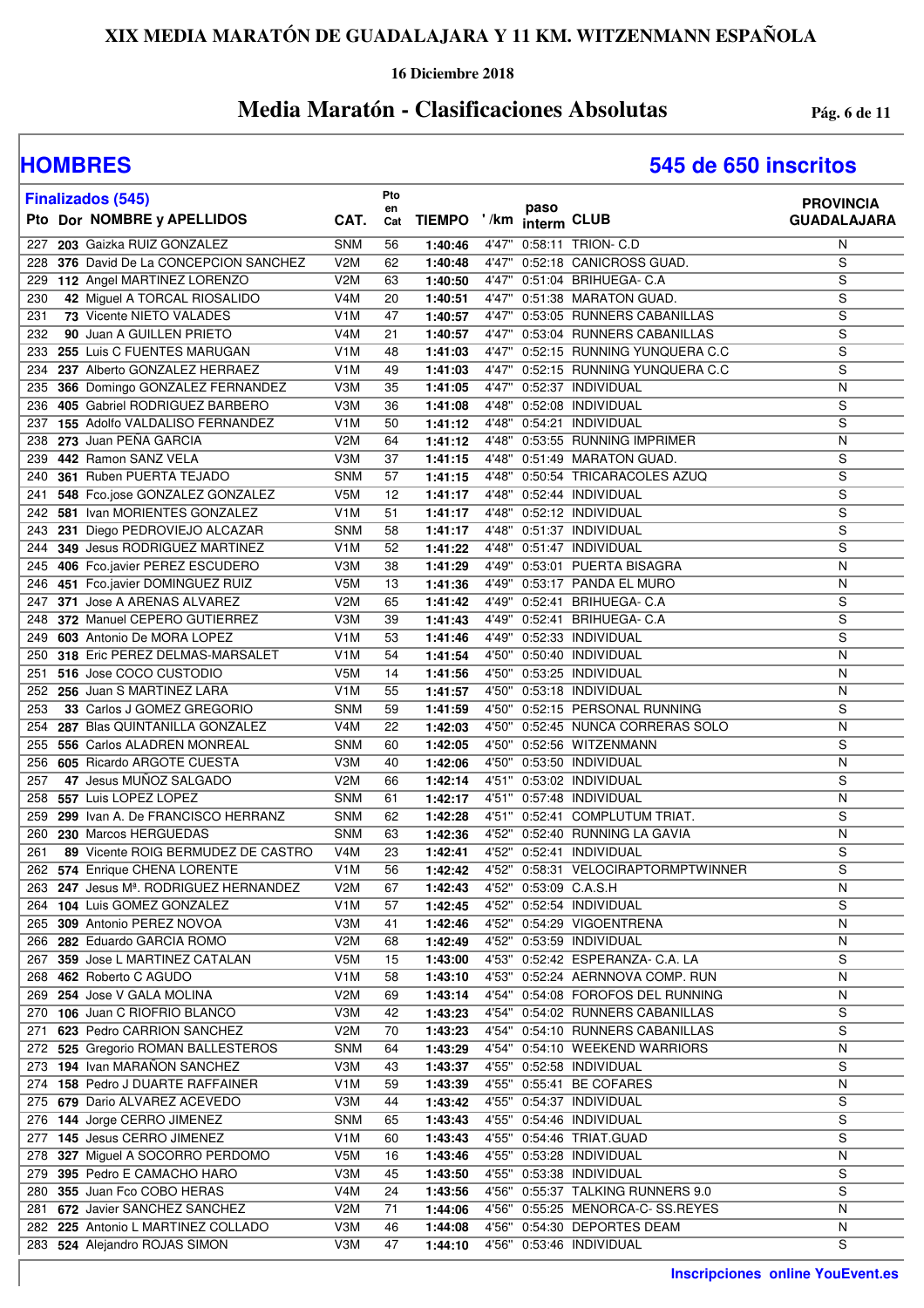### **16 Diciembre 2018**

## **Media Maratón - Clasificaciones Absolutas Pág. 7 de 11**

|     | <b>Finalizados (545)</b>                                            |                  | Pto             |                         |      |                                                        | <b>PROVINCIA</b>   |
|-----|---------------------------------------------------------------------|------------------|-----------------|-------------------------|------|--------------------------------------------------------|--------------------|
|     | Pto Dor NOMBRE y APELLIDOS                                          | CAT.             | en<br>Cat       | TIEMPO '/km interm CLUB | paso |                                                        | <b>GUADALAJARA</b> |
| 284 | 511 Miguel LOPEZ MONTALVO                                           | V <sub>1</sub> M | 61              | 1:44:10                 |      | 4'56" 0:53:50 INDIVIDUAL                               | S                  |
| 285 | 72 Fernando ARES CHICOTE                                            | V <sub>2</sub> M | 72              | 1:44:14                 |      | 4'56" 0:54:36 INDIVIDUAL                               | N                  |
| 286 | 317 Jose L GARCIA NIETO                                             | V3M              | 48              | 1:44:16                 |      | 4'57" 0:55:45 INDIVIDUAL                               | N                  |
|     | 287 474 Pedro RODRIGUEZ ALONSO                                      | V5M              | 17              | 1:44:16                 |      | 4'57" 0:53:54 INDIVIDUAL                               | N                  |
| 288 | <b>10 Jose A RODRIGUEZ AFONSO</b>                                   | <b>SNM</b>       | 66              | 1:44:17                 |      | 4'57" 0:55:44 BIKE TIME TRI                            | S                  |
| 289 | 513 Pablo De ARRIBA PALOMERO                                        | <b>SNM</b>       | 67              | 1:44:17                 |      | 4'57" 0:54:41 INDIVIDUAL                               | N                  |
| 290 | 515 Fernando De ARRIBA PALOMERO                                     | <b>SNM</b>       | 68              | 1:44:18                 |      | 4'57" 0:54:41 INDIVIDUAL                               | S                  |
| 291 | 25 Andres RODRIGUEZ NAVARRO                                         | V3M              | 49              | 1:44:18                 |      | 4'57" 0:52:53 INDIVIDUAL                               | S                  |
| 292 | 710 Fco.javier TOQUERO OCHAITA                                      | V4M              | 25              | 1:44:21                 |      | 4'57" 0:55:27 MARATON GUAD.                            | S                  |
| 293 | 285 Jose J CORRALO ARROYO                                           | V3M              | 50              | 1:44:31                 |      | 4'57" 0:54:08 MARATON GUAD.                            | S                  |
| 294 | 84 Angel L CASTILLO ALCOCER                                         | V <sub>4</sub> M | 26              | 1:44:33                 |      | 4'57" 0:55:08 RUNNERS CABANILLAS                       | S                  |
| 295 | 523 Rafael VILLASECA LOZANO                                         | <b>SNM</b>       | 69              | 1:44:33                 |      | 4'57" 0:55:08 VELOCIRAPTORMPTWINNER                    | S                  |
| 296 | 580 Sergio ANTON                                                    | <b>SNM</b>       | 70              | 1:44:34                 |      | 4'57" 0:51:04 MARLINS TRIAT.                           | N                  |
| 297 | 481 Carmelo Del AMO ESPINOSA                                        | V <sub>2</sub> M | 73              | 1:44:34                 |      | 4'57" 0:54:55 INDIVIDUAL                               | S                  |
| 298 | 48 Jose A MINGUEZ PECO                                              | V3M              | 51              | 1:44:38                 |      | 4'58" 0:55:47 MARATON GUAD.                            | S                  |
|     | 299 193 Felix ESPADA JIMENEZ                                        | V3M              | 52              | 1:44:54                 |      | 4'58" 0:52:16 INDIVIDUAL                               | S                  |
| 300 | 506 Grabiel ARIANES ORTIZ                                           | V <sub>2</sub> M | 74              | 1:44:56                 |      | 4'58" 0:55:06 BRIHUEGA- C.A                            | S                  |
| 301 | 360 Mauricio SANCHEZ-FDEZ DEL CAMPO                                 | V <sub>4</sub> M | 27              | 1:44:57                 |      | 4'58" 0:55:28 EL CASAR- C.A                            | S                  |
| 302 | 44 Ramon SANCHEZ FRAMIL                                             | <b>SNM</b>       | 71              | 1:45:03                 |      | 4'59" 0:55:32 INDIVIDUAL                               | S                  |
| 303 | 1 Manuel BRIONES BARRAGAN                                           | V <sub>4</sub> M | 28              | 1:45:03                 |      | 4'59" 0:55:29 VILLANUEVA DE LA T- C                    | S                  |
| 304 | 70 Ismael RAMIREZ BLANCO                                            | V <sub>1</sub> M | 62              | 1:45:05                 |      | 4'59" 0:54:59 RUNNING YUNQUERA C.C                     | N                  |
| 305 | 664 Eduardo MUÑOZ MARTIN                                            | V2M              | 75              | 1:45:07                 |      | 4'59" 0:52:54 INDIVIDUAL                               | N                  |
| 306 | 593 Eduardo RUBIO GRANADO                                           | V3M              | 53              | 1:45:07                 |      | 4'59" 0:52:55 TRIPAQUETES                              | N                  |
| 307 | 678 Javier GARCIA GARCIA                                            | V3M              | 54              | 1:45:09                 |      | 4'59" 0:52:05 INDIVIDUAL                               | N                  |
| 308 | 440 Roberto MORENO GIL                                              | V2M              | 76              | 1:45:13                 |      | 4'59" 0:57:44 VALDEMORUN                               | N                  |
| 309 | 288 David PARRA CAMACHO                                             | V <sub>1</sub> M | 63              | 1:45:15                 |      | 4'59" 0:56:40 INDIVIDUAL                               | S                  |
|     | 310 110 Juan A PARADA HERNANDEZ                                     | V <sub>2</sub> M | 77              | 1:45:17                 |      | 4'59" 0:55:01 INDIVIDUAL                               | $\overline{s}$     |
| 311 | 589 Carlos HERNANDEZ CLAVERIE                                       | V <sub>4</sub> M | 29              | 1:45:19                 |      | 5'00" 0:54:25 INDIVIDUAL                               | N                  |
| 312 | 56 Diego GARCIA PEREZ                                               | V3M              | 55              | 1:45:29                 |      | 5'00" 0:52:58 INDIVIDUAL                               | S                  |
| 313 | 295 Jesus MARIÑO AUÑON                                              | V <sub>4</sub> M | 30              | 1:45:32                 |      | 5'00" 0:56:45 INDRA RUNNERS                            | N                  |
| 314 | 677 Ricardo DELGADO SALAS                                           | V <sub>5</sub> M | 18              | 1:45:50                 |      | 5'01" 0:54:05 TRIAT.GUAD                               | S                  |
|     | 315 184 Luis M GONZALEZ NOTARIO<br>316 215 Jose Mª GONZALEZ FUENTES | V3M<br>V3M       | 56<br>57        | 1:45:51                 |      | 5'01" 0:54:06 CHILORUNNERS<br>5'01" 0:55:36 INDIVIDUAL | S<br>N             |
|     | FERNANDEZ                                                           |                  |                 | 1:45:57                 |      |                                                        |                    |
|     | 317 689 Miguel PATO ROL                                             | <b>SNM</b>       | 72              | 1:46:13                 |      | 5'02" 0:55:47 INDIVIDUAL                               | N                  |
|     | 318 643 Jorge HIGUERO RODRIGUEZ                                     | V2M              | 78              | 1:46:16                 |      | 5'02" 0:56:27 RUNNERS CABANILLAS                       | S                  |
|     | 319 205 Fco.javier AVILA RIVAS                                      | V4M              | $\overline{31}$ | 1:46:17                 |      | 5'02" 0:55:11 ALCALA MARATON-C.A                       | Ν                  |
|     | 320 226 Roberto RODRIGUEZ-BARBA GUMIEL                              | V <sub>4</sub> M | 32              | 1:46:17                 |      | 5'02" 0:54:38 ALCALA MARATON-C.A                       | N                  |
| 321 | 564 Joel CAMUS                                                      | V2M              | 79              | 1:46:21                 |      | 5'02" 0:56:11 RUNNING FREE MADRID                      | N                  |
|     | 322 416 Jose A SANCHEZ ALONSO                                       | V <sub>4</sub> M | 33              | 1:46:22                 |      | 5'03" 0:56:54 ALKALA TROTTERS                          | $\mathsf{N}$       |
|     | 323 324 Balbino MARTINEZ VICENTE                                    | V3M              | 58              | 1:46:24                 |      | 5'03" 0:56:50 INDIVIDUAL                               | S                  |
| 324 | 92 Marco ACOSTA MORALES                                             | V4M              | 34              | 1:46:25                 |      | 5'03" 0:54:41 INDIVIDUAL                               | N                  |
|     | 325 374 Rafael DIAZ-MALAGUILLA OCAÑA                                | V <sub>5</sub> M | 19              | 1:46:27                 |      | 5'03" 0:56:55 ALKALA TROTTERS                          | N                  |
|     | 326 248 Fco.javier VIECO ALARCON                                    | V <sub>2</sub> M | 80              | 1:46:29                 |      | 5'03" 0:56:36 INDIVIDUAL                               | S                  |
| 327 | 400 Jesus LOPEZ-LINARES GARCIA                                      | V3M              | 59              | 1:46:37                 |      | 5'03" 0:56:51 ALKALA TROTTERS                          | N                  |
| 328 | 268 Jose HERNANDEZ HUERTAS                                          | V <sub>5</sub> M | 20              | 1:46:38                 |      | 5'03" 0:55:18 INDIVIDUAL                               | $\mathsf{N}$       |
| 329 | 41 Sergio MUÑOZ GARCIA                                              | <b>SNM</b>       | 73              | 1:46:41                 |      | 5'03" 0:55:55 INDIVIDUAL                               | N                  |
|     | 330 119 Santiago SANCHEZ CASTAÑO                                    | V <sub>2</sub> M | 81              | 1:46:41                 |      | 5'03" 0:54:56 INDIVIDUAL                               | S                  |
| 331 | 274 Jacinto SOLANAS JIMENEZ                                         | V <sub>1</sub> M | 64              | 1:46:43                 |      | 5'04" 0:55:02 MARATON GUAD.                            | S                  |
| 332 | 368 Julian SAIZ MARTINEZ                                            | V4M              | 35              | 1:46:44                 |      | 5'04" 0:55:41 INDIVIDUAL                               | S                  |
|     | 333 347 Juan C SAIZ GOMEZ                                           | V4M              | 36              | 1:46:47                 |      | 5'04" 0:56:49 TRAILEXTREM                              | N                  |
|     | 334 527 Aitor MORALRS PEREZ                                         | <b>SNM</b>       | 74              | 1:46:47                 |      | 5'04" 0:55:48 INDIVIDUAL                               | $\mathsf{N}$       |
|     | 335 526 Jesus FERNANDEZ LUNA                                        | <b>SNM</b>       | 75              | 1:46:48                 |      | 5'04" 0:55:48 WEEKEND WARRIORS                         | N                  |
|     | 336 683 David VAZQUEZ LEON                                          | V <sub>2</sub> M | 82              | 1:46:51                 |      | 5'04" 0:53:34 INDIVIDUAL                               | S                  |
|     | 337 275 Manuel CHAMORRO VAZQUEZ                                     | V <sub>5</sub> M | 21              | 1:47:00                 |      | 5'04" 0:55:00 INDIVIDUAL                               | S                  |
|     | 338 497 Jesus M SEPULVEDA LEON                                      | V <sub>1</sub> M | 65              | 1:47:12                 |      | 5'05" 0:55:28 FORREST GUMP TEAM                        | $\mathsf{N}$       |
|     | 339 394 David FAURO ALONSO                                          | V3M              | 60              | 1:47:14                 |      | 5'05" 0:50:16 MAREA ROSA                               | N                  |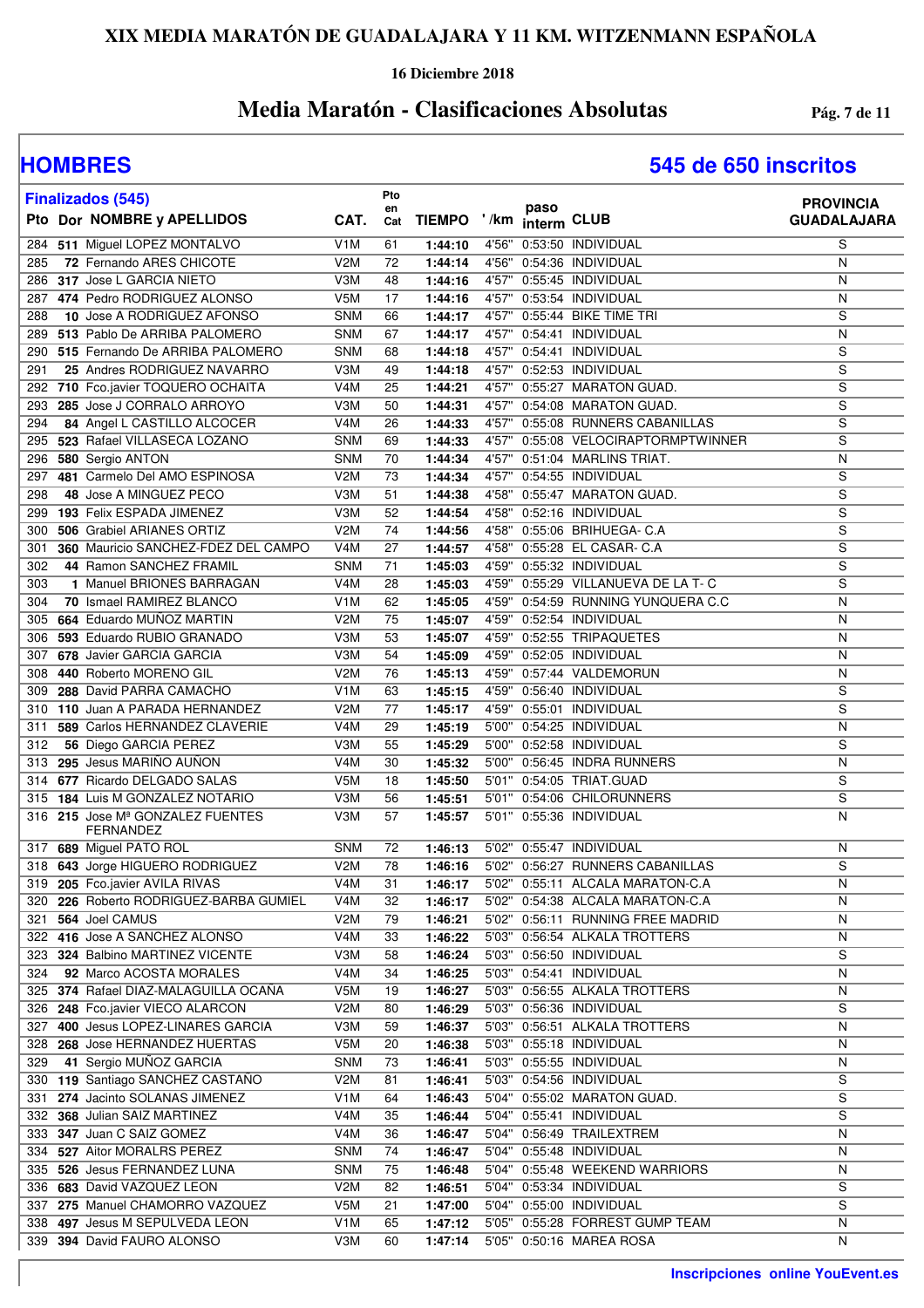### **16 Diciembre 2018**

## **Media Maratón - Clasificaciones Absolutas Pág. 8 de 11**

| <b>Finalizados (545)</b>                                      |                   | Pto             |                    | paso                    |                                                              | <b>PROVINCIA</b>        |
|---------------------------------------------------------------|-------------------|-----------------|--------------------|-------------------------|--------------------------------------------------------------|-------------------------|
| Pto Dor NOMBRE y APELLIDOS                                    | CAT.              | en<br>Cat       |                    | TIEMPO '/km interm CLUB |                                                              | <b>GUADALAJARA</b>      |
| 219 Fernando RAMIREZ LOZANO<br>340                            | V4M               | 37              | 1:47:23            |                         | 5'05" 1:02:11 INDIVIDUAL                                     | N                       |
| 195 Juan J ROLLON PARDO<br>341                                | V3M               | 61              | 1:47:24            |                         | 5'05" 0:55:52 INDIVIDUAL                                     | S                       |
| 294 Daniel PEREZ REINA<br>342                                 | V <sub>1</sub> M  | 66              | 1:47:24            |                         | 5'05" 0:56:53 INDIVIDUAL                                     | S                       |
| 415 Saul RUIZ CENTENERA<br>343                                | <b>SNM</b>        | 76              | 1:47:24            |                         | 5'05" 0:55:54 INDIVIDUAL                                     | S                       |
| 189 Fco.javier PORTERO CABALLERO<br>344                       | <b>SNM</b>        | 77              | 1:47:31            |                         | 5'06" 0:55:37 INDIVIDUAL                                     | S                       |
| 53 Miguel FIDALGO RONDON<br>345                               | V <sub>1</sub> M  | 67              | 1:47:48            |                         | 5'07" 0:55:49 PERSONAL RUNNING                               | S                       |
| 132 Enrique POYO BABIANO<br>346                               | V <sub>1</sub> M  | 68              | 1:47:55            |                         | 5'07" 0:58:32 INDIVIDUAL                                     | S                       |
| 221 Fernando PULIDO SAN ANDRES<br>347                         | <b>SNM</b>        | 78              | 1:48:00            |                         | 5'07" 0:52:53 INDIVIDUAL                                     | S                       |
| 393 Leandro MARTIN GARCIA<br>348                              | V4M               | 38              | 1:48:02            |                         | 5'07" 0:56:52 ALKALA TROTTERS                                | N                       |
| 281 Carlos MEZQUITA MEDINO<br>349                             | V4M               | 39              | 1:48:02            |                         | 5'07" 0:56:52 ALKALA TROTTERS                                | N                       |
| 449 RUIZ GARCIA. CARLOS<br>350                                | V3M               | 62              | 1:48:04            |                         | 5'07" 0:56:52 INDIVIDUAL                                     | S                       |
| 198 Tomas COBOS CALVO<br>351                                  | V <sub>5</sub> M  | 22              | 1:48:20            |                         | 5'08" 0:56:56 INDIVIDUAL                                     | S                       |
| 196 Joaquin MORATO RECIO<br>352                               | V3M               | 63              | 1:48:20            |                         | 5'08" 0:56:56 INDIVIDUAL                                     | S                       |
| 701 Antonio PEREZ DURAN<br>353                                | V <sub>1</sub> M  | 69              | 1:48:22            |                         | 5'08" 0:55:25 INDIVIDUAL                                     | N                       |
| 646 Oscar LOPEZ DE LA CRUZ<br>354                             | V3M               | 64              | 1:48:30            |                         | 5'09" 0:55:18 ESPERANZA- C.A. LA<br>5'09" 0:55:18 WITZENMANN | S                       |
| 552 Angel NICOLAS ARANDA<br>355<br>13 Carlos LAMPARERO GARCIA | V <sub>2</sub> M  | 83              | 1:48:30            |                         | 0:56:58 S.ANDRES DEL REY                                     | S<br>N                  |
| 356<br>389 Alfonso LOPEZ DE ASIAIN<br>357                     | V3M<br>V4M        | 65<br>40        | 1:48:31<br>1:48:35 | 5'09"<br>5'09"          | 0:58:05 INDIVIDUAL                                           | N                       |
| 508 Francisco ESCARDO HEREDIA<br>358                          | V3M               | 66              | 1:48:36            |                         | 5'09" 0:56:52 INDIVIDUAL                                     | N                       |
| 96 Jesus PAJARIN CANALES<br>359                               | <b>SNM</b>        | 79              | 1:48:43            |                         | 5'09" 0:56:58 INDIVIDUAL                                     | N                       |
| 137 Francisco ALVAREZ CONS<br>360                             | V3M               | 67              | 1:48:46            |                         | 5'09" 0:54:07 CHILORUNNERS                                   | S                       |
| 464 Manuel PEREZ LOPEZ<br>361                                 | <b>SNM</b>        | 80              | 1:48:54            |                         | 5'10" 0:57:08 GUADIATO TRIAT                                 | S                       |
| 18 Ruben ALBA MINGUEZ<br>362                                  | V <sub>1</sub> M  | 70              | 1:48:55            |                         | 5'10" 0:56:58 INDIVIDUAL                                     | S                       |
| 601 Jesus PAJARIN HERRERO<br>363                              | V <sub>5</sub> M  | 23              | 1:48:59            |                         | 5'10" 0:56:58 INDIVIDUAL                                     | N                       |
| 185 Benjamin DOMINGO BENITO<br>364                            | V <sub>5</sub> M  | 24              | 1:49:02            |                         | 5'10" 0:57:40 INDIVIDUAL                                     | S                       |
| 433 Jose M LINARES AGUIRRE<br>365                             | V <sub>2</sub> M  | 84              | 1:49:05            |                         | 5'10" 0:55:42 INDIVIDUAL                                     | S                       |
| 246 Juan CALLE DIEZ<br>366                                    | V3M               | 68              | 1:49:18            |                         | 5'11" 0:59:59 INDIVIDUAL                                     | N                       |
| 305 Juan ONGIL ROMAN<br>367                                   | V <sub>2</sub> M  | 85              | 1:49:21            |                         | 5'11" 0:58:34 INDIVIDUAL                                     | S                       |
| 421 Sergio ORTEGA ZAPATA<br>368                               | <b>SNM</b>        | 81              | 1:49:35            |                         | 5'12" 0:57:45 INDIVIDUAL                                     | N                       |
| 656 Victor M MORENO LOPEZ<br>369                              | V3M               | 69              | 1:49:35            |                         | 5'12" 0:57:49 INDIVIDUAL                                     | S                       |
| 370<br>563 NEIRA PEREZ RAUL                                   | V <sub>1</sub> M  | 71              | 1:49:38            |                         | 5'12" 0:56:12 RUNNING FREE MADRID                            | N                       |
| 371<br>32 Miguel A FUENTES PENIZA                             | V2M               | 86              | 1:49:39            |                         | 5'12" 0:56:43 INDIVIDUAL                                     | S                       |
| 663 Jose C BUENDIA DE DIOS<br>372                             | V3M               | 70              | 1:49:40            |                         | 5'12" 0:57:49 VILLANUEVA DE LA T-C                           | S                       |
| 191 Jorge SAIZ TRIGUERO<br>373                                | V <sub>1</sub> M  | 72              | 1:49:40            |                         | 5'12" 0:56:50 INDIVIDUAL                                     | S                       |
| 192 Angel TORRES REINA<br>374                                 | V <sub>1</sub> M  | 73              | 1:49:41            |                         | 5'12" 0:56:54 INDIVIDUAL                                     | $\overline{s}$          |
| 375 625 Jose A MORENO GARCIA                                  | V2M               | 87              | 1:49:43            |                         | 5'12" 0:58:50 INDIVIDUAL                                     | N                       |
| 376 267 Francisco BLAZQUEZ SANCHEZ                            | V3M               | $\overline{71}$ |                    |                         | 1:49:44 5'12" 0:59:06 RUNNING IMPRIMER                       | $\overline{\mathsf{N}}$ |
| 377 350 Oscar CARRASCOSA MAROTO                               | V3M               | 72              | 1:49:44            |                         | 5'12" 0:55:53 ALCALA MARATON-C.A                             | N                       |
| 23 Juan C LECHON SAZ<br>378                                   | V3M               | 73              | 1:49:45            |                         | 5'12" 0:57:50 INDIVIDUAL                                     | S                       |
| 379 362 Alvaro RUIZ GARCINUÑO                                 | V <sub>2</sub> M  | 88              | 1:49:47            |                         | 5'12" 0:57:26 TRICARACOLES AZUQ                              | S                       |
| 380 356 Fco. Javier RICO ROMERO                               | V4M               | 41              | 1:49:50            |                         | 5'12" 0:55:23 TALKING RUNNERS 9.0                            | S                       |
| 584 Tito PALOMINO RUIZ<br>381                                 | V <sub>2</sub> M  | 89              | 1:49:50            |                         | 5'12" 0:57:45 ESPERANZA- C.A. LA                             | S                       |
| 382 640 Ivan ARRIOLA PEREIRA<br>383 472 Ruben MOLINA CORONADO | <b>SNM</b>        | 82              | 1:49:50            |                         | 5'12" 0:54:14 JAGUAR UNION<br>5'12" 0:59:25 HUETE- C.C       | N                       |
| 384 413 Antonio QUINTERO LOPEZ                                | <b>SNM</b><br>V2M | 83<br>90        | 1:49:51<br>1:49:57 |                         | 5'13" 1:01:11 GUADARUNNERS                                   | N<br>S                  |
| 207 Jorge I DOMINGUEZ CANDANEDO<br>385                        | V2M               | 91              | 1:50:03            |                         | 5'13" 0:58:25 VG RUNNING                                     | N                       |
| 386 608 Jesus ORTIZ SANTOS                                    | V <sub>4</sub> M  | 42              | 1:50:12            |                         | 5'13" 0:57:48 ALKALA TROTTERS                                | N                       |
| 387 139 Eduardo LOZANO VALVERDE                               | V5M               | 25              | 1:50:14            |                         | 5'14" 0:56:26 VILLANUEVA DE LA T-C                           | N                       |
| 388 634 Jose Mª HERRERA FERNANDEZ                             | V4M               | 43              | 1:50:33            |                         | 5'14" 0:57:21 INDIVIDUAL                                     | N                       |
| 389 585 Jesus IBAÑEZ ANCHUELA                                 | V5M               | 26              | 1:50:36            |                         | 5'15" 0:58:03 INDIVIDUAL                                     | S                       |
| 390 297 Felix CALZADA PEREZ                                   | V <sub>5</sub> M  | 27              | 1:50:37            |                         | 5'15" 0:58:57 PANDA EL MURO                                  | N                       |
| 429 Carlos A PUÑAL CANO<br>391                                | V5M               | 28              | 1:51:01            |                         | 5'16" 0:56:53 ALKALA TROTTERS                                | N                       |
| 392 402 Jose CASTRO CASERO                                    | V5M               | 29              | 1:51:11            |                         | 5'16" 0:58:12 INDIVIDUAL                                     | S                       |
| 393 168 Alberto DONOSO LEIVA                                  | V <sub>1</sub> M  | 74              | 1:51:22            |                         | 5'17" 0:56:49 INDIVIDUAL                                     | N                       |
| 394 280 Cesar Del SAZ MASCARAY                                | V3M               | 74              | 1:51:27            |                         | 5'17" 0:56:14 NAUTICO CASTILLA                               | S                       |
| 395 573 Jose Mª GARCIA GONZALEZ                               | V3M               | 75              | 1:51:30            |                         | 5'17" 0:58:09 S.FERNANDO DE H- C                             | N                       |
| 396 532 Diego M CASADO MOLINA                                 | V1M               | 75              | 1:51:31            |                         | 5'17" 0:57:19 INDIVIDUAL                                     | N                       |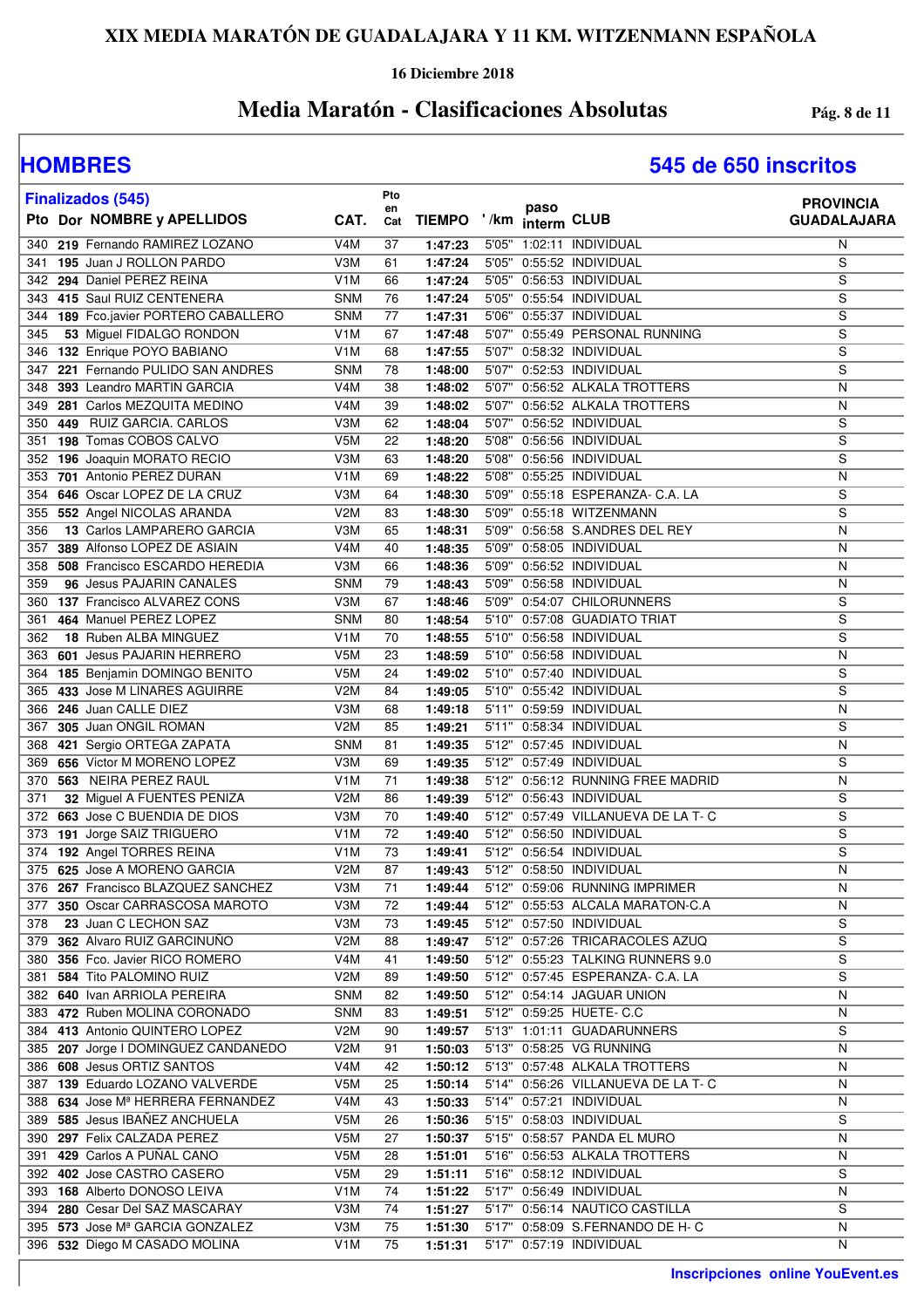### **16 Diciembre 2018**

## **Media Maratón - Clasificaciones Absolutas Pág. 9 de 11**

|            | <b>Finalizados (545)</b>                                  |                   | Pto             |                         |      |                                                             | <b>PROVINCIA</b>   |
|------------|-----------------------------------------------------------|-------------------|-----------------|-------------------------|------|-------------------------------------------------------------|--------------------|
|            | Pto Dor NOMBRE y APELLIDOS                                | CAT.              | en<br>Cat       | TIEMPO '/km interm CLUB | paso |                                                             | <b>GUADALAJARA</b> |
| 397        | 702 Jesus GARCIA RUIZ                                     | V <sub>4</sub> M  | 44              | 1:51:34                 |      | 5'17" 0:58:32 PARIS- C.D.B                                  | N                  |
| 398        | 417 Luis M GONZALEZ MUÑOZ                                 | V3M               | 76              | 1:51:43                 |      | 5'18" 0:58:32 INDIVIDUAL                                    | S                  |
| 399        | 319 Enrique CRESPO GARCIA                                 | V <sub>4</sub> M  | 45              | 1:51:48                 |      | 5'18" 0:57:11 RUNNINGRIO                                    | N                  |
| 400        | 262 Felix SANCHEZ LLOREDA                                 | V4M               | 46              | 1:51:48                 |      | 5'18" 0:57:59 INDIVIDUAL                                    | S                  |
| 401        | 660 Fco FERNANDEZ CATALAN                                 | V <sub>4</sub> M  | 47              | 1:51:56                 |      | 5'18" 0:58:09 SALICES DE LA SAL                             | $\mathbf S$        |
|            | 402 519 Jose M YAÑEZ MARISCAL                             | V2M               | 92              | 1:52:17                 |      | 5'19" 0:58:22 GETAFE- C.D                                   | $\overline{N}$     |
| 403        | 67 German LUCAS NIETO                                     | V <sub>1</sub> M  | 76              | 1:52:18                 |      | 5'19" 0:57:36 AJALKALA RUNNERS                              | N                  |
|            | 404 659 Angel GARCIA LOPEZ                                | V <sub>1</sub> M  | 77              | 1:52:23                 |      | 5'20" 0:56:25 INDIVIDUAL                                    | $\overline{s}$     |
| 405        | 65 Miguel A LOPEZ GIL                                     | V3M               | 77              | 1:52:24                 |      | 5'20" 0:58:11 RUNNERS TORREJON                              | N                  |
| 406        | 480 Sergio ANGONA ALCOLEA                                 | <b>SNM</b>        | 84              | 1:52:24                 |      | 5'20" 0:56:23 INDIVIDUAL                                    | S                  |
| 407        | 387 Luis PAHISSA                                          | V <sub>4</sub> M  | 48              | 1:52:24                 |      | 5'20" 0:57:55 INDIVIDUAL                                    | N                  |
| 408        | 272 Carlos SANCHEZ RIVAS                                  | V <sub>1</sub> M  | 78              | 1:52:28                 |      | 5'20" 0:59:34 FOROFOS DEL RUNNING                           | N                  |
| 409        | 82 Felix A FERNANDEZ PORTUGUES                            | V <sub>2</sub> M  | 93              | 1:52:31                 |      | 5'20" 0:58:01 INDIVIDUAL                                    | S                  |
| 410        | 99 Raul ESTEBAN ROJO                                      | V3M               | 78              | 1:52:32                 |      | 5'20" 0:58:40 BRIHUEGA- C.A                                 | N                  |
| 411        | 29 Pablo SANCHEZ BARBAS                                   | V3M               | 79              | 1:52:33                 |      | 5'20" 0:59:24 FOROFOS DEL RUNNING                           | N                  |
| 412        | 460 Sergio FRAILE MUÑOZ                                   | V <sub>2</sub> M  | 94              | 1:52:46                 |      | 5'21" 1:00:14 HUMANES- C.C                                  | S                  |
| 413        | 213 Juan M NAVAS CEBALLOS                                 | V <sub>5</sub> M  | 30              | 1:52:48                 |      | 5'21" 0:57:59 MARATON GUAD.                                 | $\mathbf S$        |
| 414        | 293 Jose J FERREIRA FUENTES                               | V4M               | 49              | 1:52:49                 |      | 5'21" 0:57:56 PIRATAS- C.A                                  | $\overline{N}$     |
| 415        | 492 Jorge VILLALBA RUBIO                                  | V <sub>2</sub> M  | 95              | 1:52:51                 |      | 5'21" 0:59:14 FOROFOS DEL RUNNING                           | N                  |
| 416        | 250 Jorge RUIZ DE DIEGO                                   | V3M               | 80              | 1:52:51                 |      | 5'21" 0:58:33 FOROFOS DEL RUNNING                           | $\mathsf{N}$       |
|            | 417 166 Luis GONZALEZ ANDUES                              | V <sub>5</sub> M  | 31              | 1:53:01                 |      | 5'21" 0:55:37 INDIVIDUAL                                    | S                  |
| 418        | 19 Sergio De DIEGO MANZANO                                | V <sub>1</sub> M  | 79              | 1:53:09                 |      | 5'22" 0:58:34 S.ANDRES DEL REY                              | $\overline{s}$     |
| 419        | 669 Jose L NOBLEJAS CARRILLO                              | V <sub>5</sub> M  | 32              | 1:53:16                 |      | 5'22" 0:57:24 MENORCA-C- SS.REYES                           | N                  |
| 420        | 673 Jose L NOBLEJAS GENOVES<br>538 Alvaro FRANCISCO MORAL | V <sub>1</sub> M  | 80              | 1:53:17                 |      | 5'22" 0:57:24 INDIVIDUAL<br>5'23" 0:56:01 PERLAS TRIAT. C.D | N<br>N             |
| 421        |                                                           | <b>SNM</b><br>V3M | 85              | 1:53:27<br>1:53:27      |      | 5'23" 0:59:13 MARATON GUAD.                                 | S                  |
| 422<br>423 | 43 Enrique ALVARO ORDOÑEZ<br>602 Ruben CALERO VILLANUEVA  | V <sub>1</sub> M  | 81<br>81        | 1:53:29                 |      | 5'23" 1:00:32 ARGANDA TRIAT.                                | N                  |
| 424        | 85 Alberto GARCIA SANCHEZ DE LA                           | V <sub>1</sub> M  | 82              | 1:53:30                 |      | 5'23" 0:58:40 INDIVIDUAL                                    | $\overline{s}$     |
|            | SERRANA                                                   |                   |                 |                         |      |                                                             |                    |
| 425        | 668 Alberto VERISIMO SIMON                                | <b>SNM</b>        | 86              | 1:53:31                 |      | 5'23" 0:58:39 INDIVIDUAL                                    | S                  |
| 426        | 151 Miguel ESCRIBANO NUÑO                                 | V3M               | 82              | 1:53:37                 |      | 5'23" 0:59:25 INDIVIDUAL                                    | S                  |
|            | 427 122 Pablo ALLENDE QUINDOS                             | <b>SNM</b>        | 87              | 1:53:37                 |      | 5'23" 0:57:19 BRIHUEGA- C.A                                 | N                  |
|            | 428 263 Cristian DUMITREASA                               | <b>SNM</b>        | 88              | 1:53:53                 |      | 5'24" 1:01:38 INDIVIDUAL                                    | S                  |
|            | 429 517 Javier LANGA BLANCO                               | <b>SNM</b>        | 89              | 1:53:53                 |      | 5'24" 0:55:51 INDIVIDUAL                                    | S                  |
| 430        | 431 David MARTINEZ MEJIA                                  | <b>SNM</b>        | 90              | 1:53:59                 |      | 5'24" 0:56:13 MARATON GUAD.                                 | S                  |
|            | 431 138 Alvaro GIL OÑORO                                  | V <sub>1</sub> M  | 83              | 1:54:05                 |      | 5'24" 1:03:16 INDIVIDUAL                                    | $\mathbf S$        |
|            | 432 379 Vicente MONTERO MONTERO                           | V1M               | $\overline{84}$ | 1:54:07                 |      | 5'25" 0:57:58 RUNNERS TORREJON                              | $\overline{N}$     |
|            | 433 239 Eduardo PEREZ PEREZ                               | V4M               | 50              | 1:54:15                 |      | 5'25" 0:58:47 INDIVIDUAL                                    | N                  |
| 434        | 81 Alberto ANDRES ALONSO                                  | V <sub>1</sub> M  | 85              | 1:54:17                 |      | 5'25" 0:58:29 INDIVIDUAL                                    | S                  |
|            | 435 447 Luis C DURAN DOMINGO                              | V5M               | 33              | 1:54:23                 |      | 5'25" 0:59:16 MARATON GUAD.                                 | S                  |
| 436        | 465 Santiago SANZ GARCIA                                  | V5M               | 34              | 1:54:24                 |      | 5'25" 0:59:14 MARATON GUAD.                                 | S                  |
| 437        | 252 Ignacio GARCIA MARTINEZ                               | V <sub>2</sub> M  | 96              | 1:54:36                 |      | 5'26" 0:56:38 INDIVIDUAL                                    | N                  |
| 438        | 39 Fco. Javier BARRIOS DIAZ                               | V3M               | 83              | 1:54:49                 |      | 5'27" 0:59:49 RUNNERS CABANILLAS                            | S                  |
|            | 439 235 Fernando RIVERO MEDINA                            | V3M               | 84              | 1:54:55                 |      | 5'27" 0:59:40 INDIVIDUAL                                    | S                  |
|            | 440 232 Daniel PANADEROS ADRADOS                          | <b>SNM</b>        | 91              | 1:55:01                 |      | 5'27" 0:59:51 INDIVIDUAL                                    | N                  |
| 441        | 684 Francisco GARCIA CLERIGO                              | V <sub>1</sub> M  | 86              | 1:55:04                 |      | 5'27" 0:59:37 INDIVIDUAL                                    | N                  |
| 442        | 310 Gonzalo REINA                                         | V3M               | 85              | 1:55:20                 |      | 5'28" 0:59:19 INDIVIDUAL                                    | N                  |
|            | 443 253 Ricardo BELENGUER SANCHEZ                         | V4M               | 51              | 1:55:25                 |      | 5'28" 1:02:46 INDIVIDUAL                                    | N                  |
| 444        | 461 Marcos A BLANCO FIGUEIRIDO                            | V3M               | 86              | 1:55:27                 |      | 5'28" 1:00:46 OUTES- C.A                                    | N                  |
|            | 445 412 Oscar MARTINEZ MARTIN                             | V2M               | 97              | 1:55:28                 |      | 5'28" 1:00:01 INDIVIDUAL                                    | N                  |
|            | 446 509 Fernando SANTIGOSA RUIZ                           | <b>SNM</b>        | 92              | 1:55:35                 |      | 5'29" 1:01:37 YOUSS TEAM                                    | S                  |
| 447        | 680 Diego BOROBIA SANCHEZ                                 | <b>SNM</b>        | 93              | 1:55:36                 |      | 5'29" 1:01:38 INDIVIDUAL                                    | S                  |
| 448        | 271 Javier RODRIGUEZ RUIZ                                 | V2M               | 98              | 1:55:40                 |      | 5'29" 1:00:10 INDIVIDUAL                                    | S                  |
| 449        | 382 Carlos APARICIO CABALLO                               | V <sub>2</sub> M  | 99              | 1:55:40                 |      | 5'29" 1:00:10 INDIVIDUAL                                    | S                  |
| 450        | 311 Javier GARCIA TRUJILLO                                | V3M               | 87              | 1:55:55                 |      | 5'30" 0:58:34 INDIVIDUAL                                    | N                  |
| 451        | 312 Oscar DOMINGUEZ NEGREIRA                              | V3M               | 88              | 1:55:55                 |      | 5'30" 0:58:34 INDIVIDUAL                                    | N                  |
|            | 452 120 Juan C ARLANDY RODRIGUEZ                          | V3M               | 89              | 1:56:04                 |      | 5'30" 1:01:32 INDIVIDUAL                                    | N                  |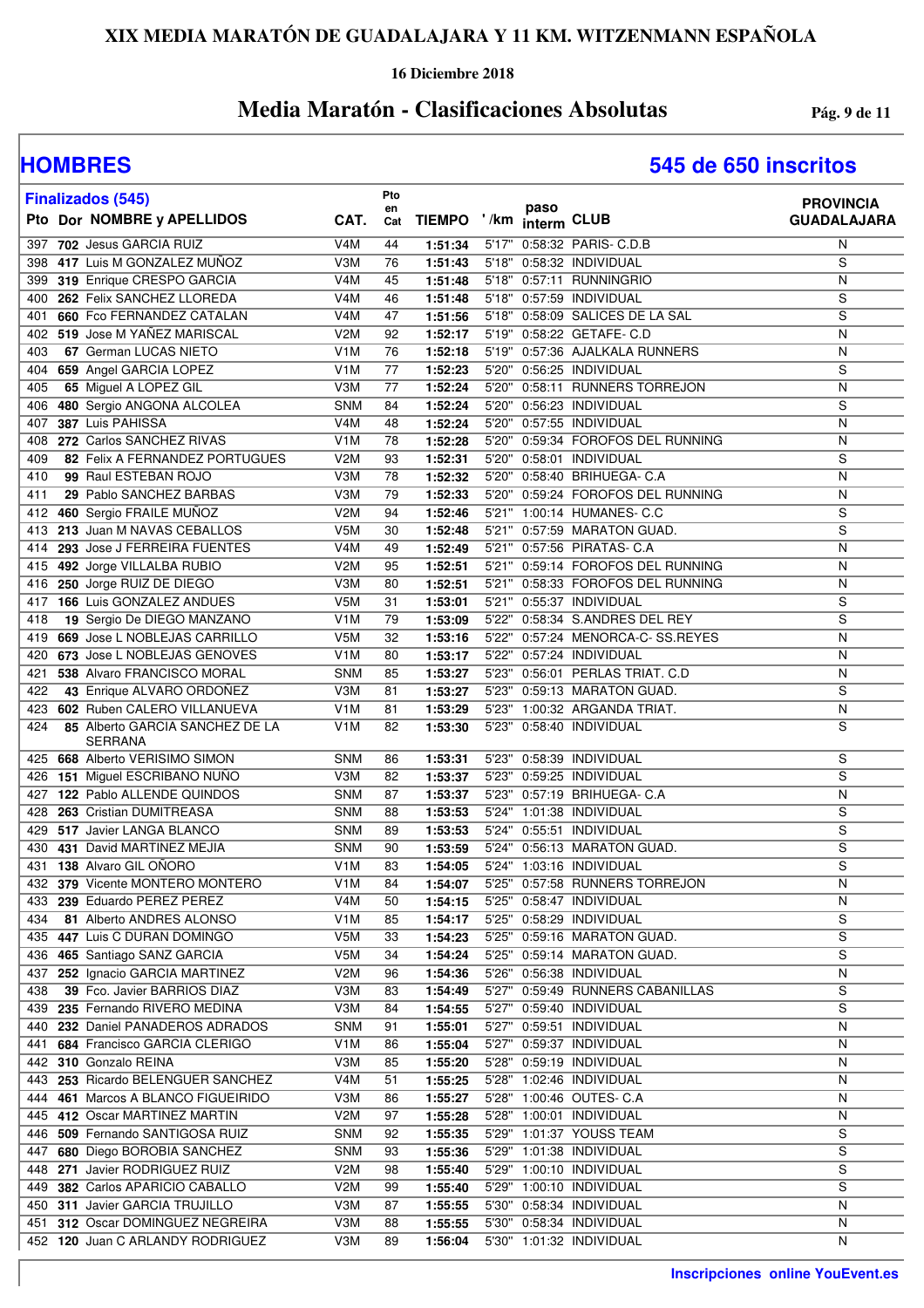### **16 Diciembre 2018**

## **Media Maratón - Clasificaciones Absolutas Pag. 10 de 11**

| <b>Finalizados (545)</b>                                             |                                      | Pto       |                         |       |                    |                                                                        | <b>PROVINCIA</b>        |
|----------------------------------------------------------------------|--------------------------------------|-----------|-------------------------|-------|--------------------|------------------------------------------------------------------------|-------------------------|
| Pto Dor NOMBRE y APELLIDOS                                           | CAT.                                 | en<br>Cat | TIEMPO '/km interm CLUB |       | paso               |                                                                        | <b>GUADALAJARA</b>      |
| 512 Roberto GARCIA SANCHEZ<br>453                                    | V3M                                  | 90        | 1:56:06                 |       |                    | 5'30" 0:58:26 FOROFOS DEL RUNNING                                      | N                       |
| 399 Angel OCHAITA SEGURA<br>454                                      | V2M                                  | 100       | 1:56:26                 |       |                    | 5'31" 1:00:24 INDIVIDUAL                                               | S                       |
| 435 Daniel R CAÑAS CARO<br>455                                       | <b>SNM</b>                           | 94        | 1:56:37                 |       |                    | 5'32" 1:00:10 INDIVIDUAL                                               | S                       |
| 510 Jose Mª PEREZ DE ALBENIZ PEIRO<br>456                            | V <sub>4</sub> M                     | 52        | 1:56:56                 |       |                    | 5'33" 1:01:47 INDIVIDUAL                                               | N                       |
| 101 Juan C ALVARO DE MINGO<br>457                                    | V2M                                  | 101       | 1:57:14                 |       |                    | 5'33" 1:01:55 INDIVIDUAL                                               | S                       |
| 74 Fco. Jose PEREZ ALONSO<br>458                                     | V <sub>1</sub> M                     | 87        | 1:57:45                 |       |                    | 5'35" 1:00:34 INDIVIDUAL                                               | N                       |
| 459 128 Raul RUBIO RODRIGUEZ                                         | <b>SNM</b>                           | 95        | 1:57:54                 |       |                    | 5'35" 0:59:42 INDIVIDUAL                                               | S                       |
| 644 Pedro RAMOS BALLESTEROS<br>460                                   | V5M                                  | 35        | 1:57:56                 |       |                    | 5'35" 1:02:59 INDIVIDUAL                                               | N                       |
| 611 Julio RODRIGUEZ CUBILLO<br>461                                   | V2M                                  | 102       | 1:58:15                 |       |                    | 5'36" 1:01:20 INDIVIDUAL                                               | N                       |
| 606 Alberto GONZALEZ FERNANDEZ<br>462                                | V3M                                  | 91        | 1:58:16                 |       |                    | 5'36" 1:01:20 INDIVIDUAL                                               | N                       |
| 629 Miguel A FERNANDEZ CALLE<br>463<br>127 Amancio GONZALEZ MARTINEZ | V <sub>4</sub> M<br>V <sub>4</sub> M | 53<br>54  | 1:58:33<br>1:58:35      |       |                    | 5'37" 1:02:54 INDIVIDUAL<br>5'37" 1:00:36 INDIVIDUAL                   | S<br>$\overline{s}$     |
| 464<br>117 Roberto GOMEZ LOPEZ<br>465                                | V3M                                  | 92        | 1:58:36                 |       |                    | 5'37" 1:00:37 TODOVERTICAL V+                                          | S                       |
| 566 Jose L GARCIA RODRIGUEZ<br>466                                   | V3M                                  | 93        | 1:58:46                 |       |                    | 5'38" 1:00:56 INDIVIDUAL                                               | S                       |
| 579 Tomas SANZ GONZALEZ<br>467                                       | V <sub>5</sub> M                     | 36        | 1:58:50                 |       |                    | 5'38" 1:02:36 INDIVIDUAL                                               | S                       |
| 469 Javier ALONSO ONGIL<br>468                                       | V <sub>4</sub> M                     | 55        | 1:58:54                 |       |                    | 5'38" 1:01:19 RUNNING YUNQUERA C.C                                     | S                       |
| 40 Bernardino GARCIA GIJON<br>469                                    | V5M                                  | 37        | 1:58:54                 | 5'38" |                    | BC TEAM ALCALA H                                                       | N                       |
| 665 Felix J CASILLAS OSORIO<br>470                                   | V3M                                  | 94        | 1:59:01                 |       |                    | 5'38" 1:01:19 INDIVIDUAL                                               | N                       |
| 558 Fernando IÑIGO TORRE<br>471                                      | V <sub>4</sub> M                     | 56        | 1:59:02                 |       |                    | 5'39" 1:02:31 INDIVIDUAL                                               | N                       |
| 471 Ismael GARCIA PUENTE<br>472                                      | V2M                                  | 103       | 1:59:03                 |       |                    | 5'39" 1:01:43 FOROFOS DEL RUNNING                                      | N                       |
| 553 Victor Del VALLE AROSTEGUI<br>473                                | V <sub>5</sub> M                     | 38        | 1:59:18                 |       |                    | 5'39" 1:03:53 WITZENMANN                                               | S                       |
| 638 Gaspar GARCIA SERRANO<br>474                                     | V3M                                  | 95        | 1:59:26                 |       |                    | 5'40" 1:03:53 MARATON GUAD.                                            | S                       |
| 715 Gonzalo DIAZ-ROMERAL GOMEZ<br>475                                | V5M                                  | 39        | 1:59:39                 |       |                    | 5'40" 1:02:10 INDIVIDUAL                                               | S                       |
| 712 Jaime CARNICERO DE LA CAMARA<br>476                              | V2M                                  | 104       | 1:59:40                 |       |                    | 5'40" 1:02:10 INDIVIDUAL                                               | S                       |
| 15 Javier CRESPO CRIADO<br>477                                       | <b>SNM</b>                           | 96        | 2:00:03                 |       |                    | 5'41" 1:04:19 INDIVIDUAL                                               | S                       |
| 176 Jose M CARROZA MATO<br>478                                       | V3M                                  | 96        | 2:00:12                 |       |                    | 5'42" 1:01:41 PESCA ALT.CALYPO- C                                      | N                       |
| 476 Ruben VENTERO GONZALEZ<br>479                                    | V <sub>1</sub> M                     | 88        | 2:00:13                 |       |                    | 5'42" 1:03:14 CORRELINDRES CEBREROS                                    | N                       |
| 480 1061 Jose A BUENO ATANCE                                         | V5M                                  | 40        | 2:00:14                 |       |                    | 5'42" 1:03:22 TALKING RUNNERS 9.0                                      | $\overline{s}$          |
| 8 Emilio GARCIA GALVEZ<br>481                                        | <b>SNM</b>                           | 97        | 2:00:17                 |       |                    | 5'42" 1:01:31 INDIVIDUAL                                               | N                       |
| 482<br>570 Angel JIMENEZ MORENO                                      | V <sub>1</sub> M                     | 89        | 2:00:19                 |       |                    | 5'42" 1:04:37 CROSSFIT BOX49                                           | S                       |
| 642 Diego PEREZ SEDANO<br>483                                        | V3M                                  | 97        | 2:00:20                 |       |                    | 5'42" 1:02:45 INDIVIDUAL                                               | N                       |
| 384 Miguel A PEREYRA MARTIN<br>484                                   | V <sub>4</sub> M                     | 57        | 2:00:21                 |       |                    | 5'42" 1:03:08 TALKING RUNNERS 9.0                                      | S                       |
| 385 Javier PASTOR GARCIA<br>485<br>177 Jesus PALMA MENDEZ            | V <sub>1</sub> M<br>V3M              | 90<br>98  | 2:00:21<br>2:00:41      |       |                    | 5'42" 1:03:08 TALKING RUNNERS 9.0<br>5'43" 1:01:45 PESCA ALT.CALYPO- C | N<br>N                  |
| 486<br>325 Jose L PRIEGO SANCHEZ<br>487                              | V <sub>1</sub> M                     | 91        | 2:00:47                 |       |                    | 5'44" 1:03:10 INDIVIDUAL                                               | N                       |
| 62 Cesar SANCHEZ GARZON<br>488                                       | V3M                                  | 99        | 2:00:47                 |       |                    | 5'44" 1:03:10 INDIVIDUAL                                               | N                       |
| 489 489 Antonio MENA MATEOS                                          | V2M                                  | 105       | 2:01:33                 |       |                    | 5'46" 1:03:07 INDIVIDUAL                                               | $\overline{\mathsf{N}}$ |
| 490 533 Juan Fco. GALVEZ TELLO                                       | V5M                                  | 41        | 2:01:33                 |       |                    | 5'46" 1:03:08 TALKING RUNNERS 9.0                                      | S                       |
| 540 Hector GONZALEZ GARCIA<br>491                                    | <b>SNM</b>                           | 98        | 2:01:33                 |       |                    | 5'46" 0:58:01 FLACOS FUERTES                                           | S                       |
| 296 Jose A TEJEDA CARLOS<br>492                                      | V3M                                  | 100       | 2:01:41                 |       |                    | 5'46" 0:58:00 INDIVIDUAL                                               | $\overline{s}$          |
| 493 161 Javier LOPEZ PEREZ                                           | V <sub>4</sub> M                     | 58        | 2:01:51                 |       |                    | 5'47" 1:02:02 INDIVIDUAL                                               | N                       |
| 494 482 Salvador ESPINOSA ANTON                                      | V4M                                  | 59        | 2:02:05                 |       |                    | 5'47" 1:07:11 INDIVIDUAL                                               | S                       |
| 495 289 Pedro A SANCHEZ MATAS                                        | V4M                                  | 60        | 2:02:06                 |       |                    | 5'47" 1:02:10 TRIAT.GUAD                                               | $\overline{s}$          |
| 496 340 Eduardo BARTOLOME                                            | V3M                                  | 101       | 2:02:37                 |       |                    | 5'49" 1:00:54 INDIVIDUAL                                               | N                       |
| 430 David LOPEZ SANTOS<br>497                                        | V <sub>1</sub> M                     | 92        | 2:02:40                 |       |                    | 5'49" 1:03:17 INDIVIDUAL                                               | S                       |
| 353 Felipe SEGUIN OSORIO<br>498                                      | V3M                                  | 102       | 2:03:47                 |       |                    | 5'52" 1:02:42 INDIVIDUAL                                               | S                       |
| 499 173 Alfredo ESPINOSA GIMENO                                      | V <sub>4</sub> M                     | 61        | 2:04:29                 |       |                    | 5'54" 1:03:07 TALKING RUNNERS 9.0                                      | S                       |
| 172 Rodrigo ESPINOSA MARTINEZ<br>500                                 | <b>SNM</b>                           | 99        | 2:04:30                 |       |                    | 5'54" 1:03:08 INDIVIDUAL                                               | S                       |
| 470 Jose L LAMPARERO LLORENTE<br>501                                 | V <sub>5</sub> M                     | 42        | 2:04:30                 |       |                    | 5'54" 1:05:10 INDIVIDUAL                                               | $\overline{s}$          |
| 502 514 Grabiel De ARRIBA DE LA FUENTE                               | V <sub>5</sub> M                     | 43        | 2:04:32                 |       |                    | 5'54" 1:03:08 MARATON GUAD.                                            | S                       |
| 503<br>58 Ismael RIENDAS GABRIEL                                     | V3M                                  | 103       | 2:04:39                 |       |                    | 5'55" 1:04:40 INDIVIDUAL                                               | S                       |
| 504<br>38 Rafael CONDE GARCIA                                        | V <sub>5</sub> M                     | 44        | 2:04:52                 |       |                    | 5'55" 1:03:16 TALKING RUNNERS 9.0                                      | $\overline{s}$          |
| 57 Jaime A LOPEZ GARCIA<br>505                                       | <b>SNM</b>                           | 100       | 2:05:02                 |       |                    | 5'56" 1:00:13 BIKE BROTHERS                                            | S                       |
| 118 Luis M MANZANEQUE ORTIZ<br>506                                   | V3M                                  | 104       | 2:05:05                 |       |                    | 5'56" 1:04:52 INDIVIDUAL                                               | $\mathsf{N}$            |
| 632 Miguel A SERRA<br>507                                            | V4M                                  | 62        | 2:05:05                 |       | 5'56" 1:04:52 MOMO |                                                                        | $\mathsf{N}$            |
| 103 Victor M LOPEZ GARCIA<br>508                                     | V2M                                  | 106       | 2:05:05                 |       |                    | 5'56" 1:00:13 INDIVIDUAL                                               | S                       |
| 509 292 Santiago RIZO GARCIA                                         | V <sub>2</sub> M                     | 107       | 2:05:07                 |       |                    | 5'56" 1:01:48 INDIVIDUAL                                               | S                       |